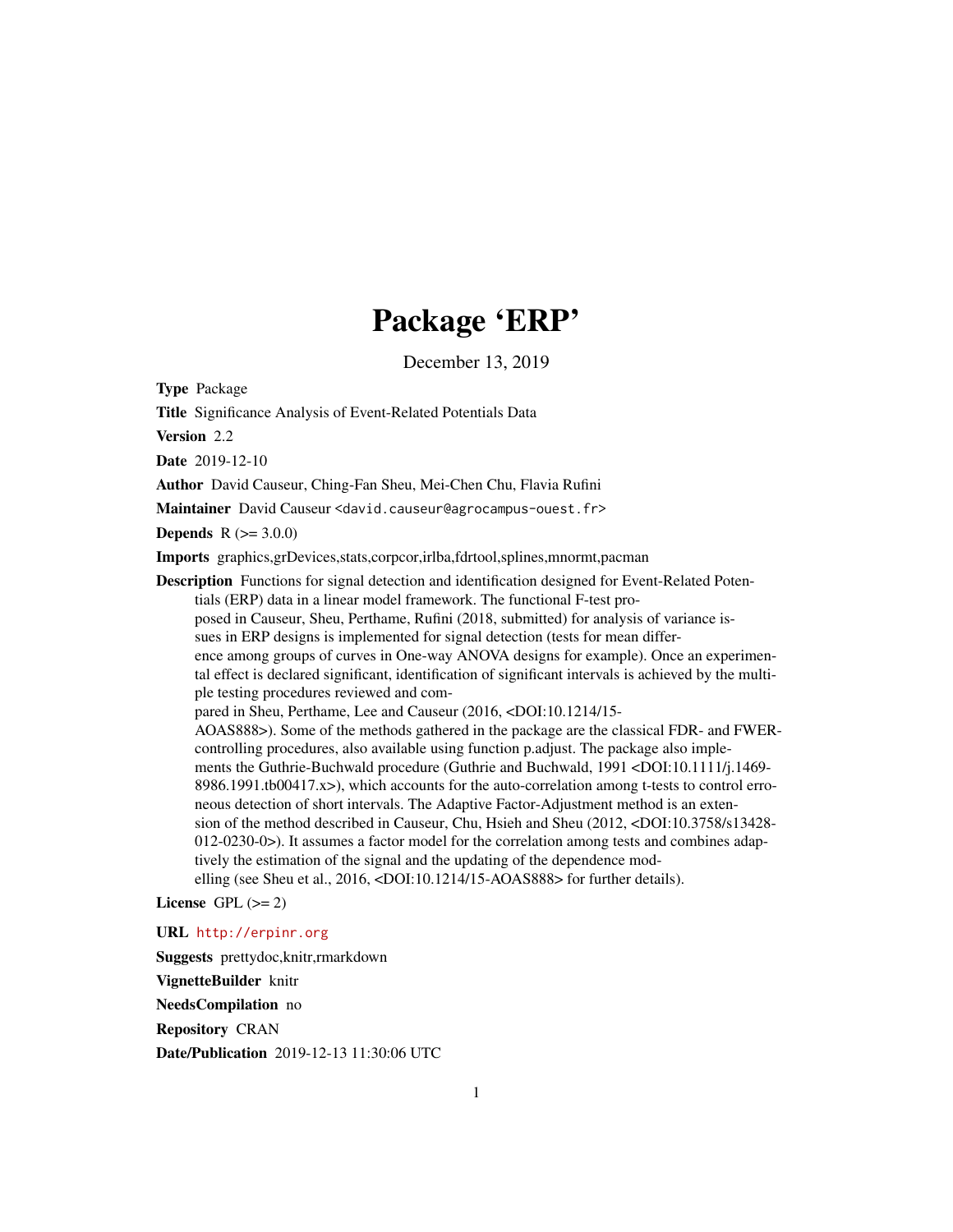### <span id="page-1-0"></span>R topics documented:

| Index |  |  |  |  |  |  |  |  |  |  |  |  |  |  |  |  |  | 26 |
|-------|--|--|--|--|--|--|--|--|--|--|--|--|--|--|--|--|--|----|

ERP-package *Significance Analysis of Event-Related Potentials Data: Significance Analysis of Event-Related Potentials Data*

#### **Description**

Functions for signal detection and identification designed for Event-Related Potentials (ERP) data in a linear model framework. The functional F-test proposed in Causeur, Sheu, Perthame, Rufini (2018, submitted) for analysis of variance issues in ERP designs is implemented for signal detection (tests for mean difference among groups of curves in One-way ANOVA designs for example). Once an experimental effect is declared significant, identification of significant intervals is achieved by the multiple testing procedures reviewed and compared in Sheu, Perthame, Lee and Causeur (2016, <DOI:10.1214/15-AOAS888>). Some of the methods gathered in the package are the classical FDR- and FWER-controlling procedures, also available using function p.adjust. The package also implements the Guthrie-Buchwald procedure (Guthrie and Buchwald, 1991 <DOI:10.1111/j.1469- 8986.1991.tb00417.x>), which accounts for the auto-correlation among t-tests to control erroneous detection of short intervals. The Adaptive Factor-Adjustment method is an extension of the method described in Causeur, Chu, Hsieh and Sheu (2012, <DOI:10.3758/s13428-012-0230-0>). It assumes a factor model for the correlation among tests and combines adaptively the estimation of the signal and the updating of the dependence modelling (see Sheu et al., 2016, <DOI:10.1214/15- AOAS888> for further details).: This package provides testing procedures designed for Event-Related Potentials (ERP) data in a linear model framework. The functional F-test proposed in Causeur, Sheu, Perthame, Rufini (2018) for analysis of variance issues in ERP designs is implemented for signal detection (tests for mean difference among groups of curves in One-way ANOVA designs for example). Once an experimental effect is declared significant, identification of significant intervals is achieved by the multiple testing procedures reviewed and compared in Sheu, Perthame, Lee and Causeur (2016, <DOI: 10.1214/15-AOAS888>). Some of the methods gathered in the package are the classical FDR- and FWER-controlling procedures, also available using function p.adjust. The package also implements the Guthrie-Buchwald procedure (Guthrie and Buchwald, 1991, <DOI: 10.1111/j.1469-8986.1991.tb00417.x>), which accounts for the auto-correlation among t-tests to control erroneous detection of short intervals. The Adaptive Factor-Adjustment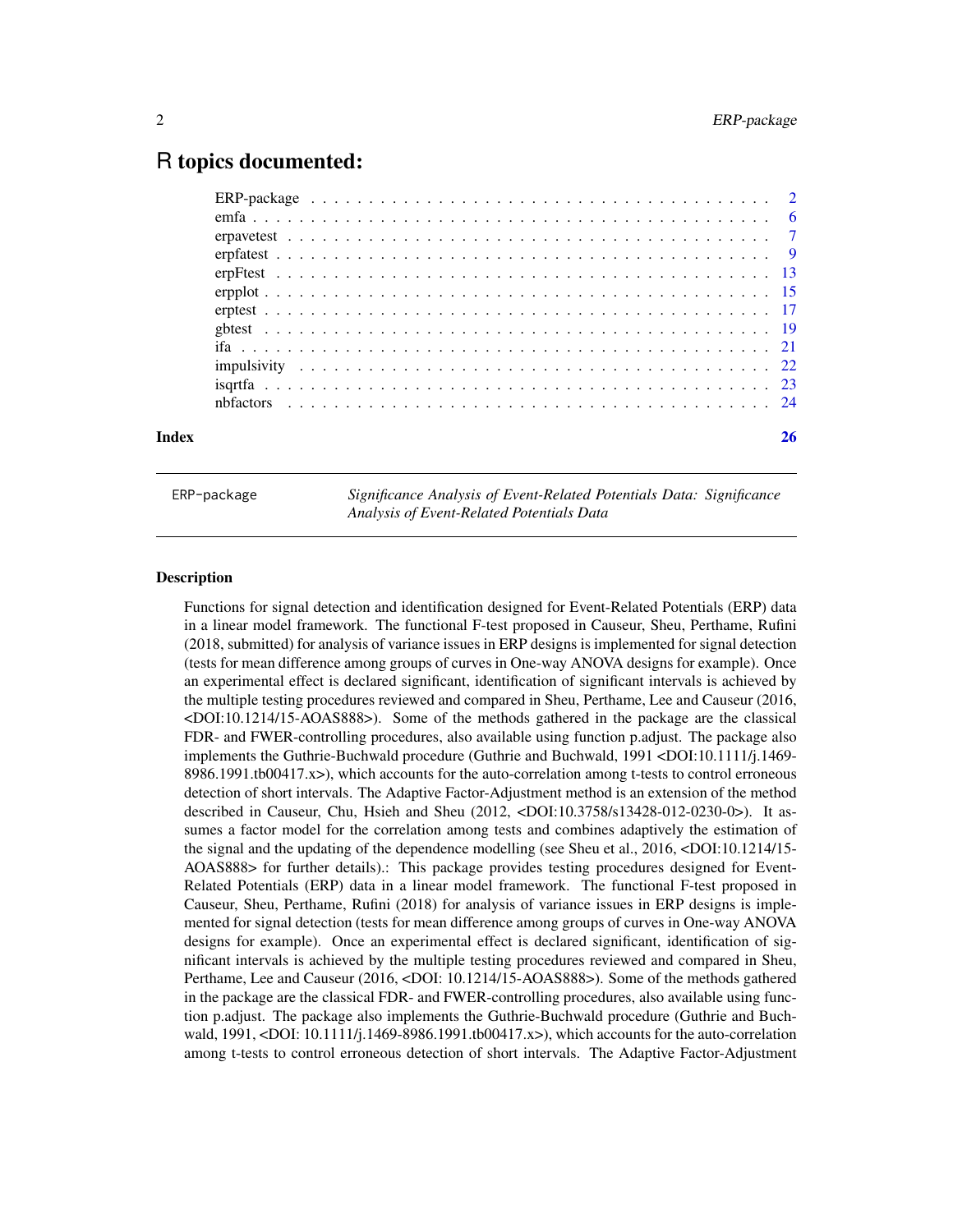#### ERP-package 3

method is an extension of the method described in Causeur, Chu, Hsieh and Sheu (2012, <DOI: 10.3758/s13428-012-0230-0>). It assumes a factor model for the correlation among tests and combines adaptively the estimation of the signal and the updating of the dependence modelling (see Sheu et al., 2016, <DOI: 10.1214/15-AOAS888> for further details).

#### Details

The DESCRIPTION file:

| Significance Analysis of Event-Related Potentials Data                                                                                                                               |
|--------------------------------------------------------------------------------------------------------------------------------------------------------------------------------------|
|                                                                                                                                                                                      |
| Date: $2019-12-10$                                                                                                                                                                   |
|                                                                                                                                                                                      |
|                                                                                                                                                                                      |
|                                                                                                                                                                                      |
|                                                                                                                                                                                      |
|                                                                                                                                                                                      |
|                                                                                                                                                                                      |
| graphics,grDevices,stats,corpcor,irlba,fdrtool,splines,mnormt,pacman<br>Exactions for signal detection and identification designed for Event-Related Potentials (ERP) data in a line |
|                                                                                                                                                                                      |
|                                                                                                                                                                                      |
|                                                                                                                                                                                      |
| http://erpinr.org<br>sts: prettydoc,knitr,rmarkdown<br>spetteBuilder: knitr                                                                                                          |
|                                                                                                                                                                                      |
|                                                                                                                                                                                      |
|                                                                                                                                                                                      |

Index of help topics:

| ERP-package | Significance Analysis of Event-Related          |
|-------------|-------------------------------------------------|
|             | Potentials Data: Significance Analysis of       |
|             | Event-Related Potentials Data                   |
| emfa        | Expectation-Maximization (EM) estimation of a   |
|             | factor model.                                   |
| erpFtest    | Functional Analysis-of-Variance (Anova) testing |
|             | of Event-Related Potentials (ERP) data          |
| erpavetest  | Significance testing of averaged ERPs.          |
| erpfatest   | Adaptive Factor-Adjustement for multiple        |
|             | testing of ERP data                             |
| erpplot     | Plot of ERP curves or effect curves (difference |
|             | curve for example) with confidence intervals.   |
| erptest     | FDR- and FWER-controlling Multiple testing of   |
|             | ERP data                                        |
| gbtest      | The Guthrie-Buchwald procedure for significance |
|             | analysis of ERP data                            |
| ifa         | Inverse of a matrix based on its factor         |
|             | decomposition.                                  |
| impulsivity | Event-Related Potentials data from a study      |
|             | conducted by Shen et al. (2014) to investigate  |
|             | neural correlates of impulsive behavior.        |
| isgrtfa     | Inverse square-root of a matrix based on its    |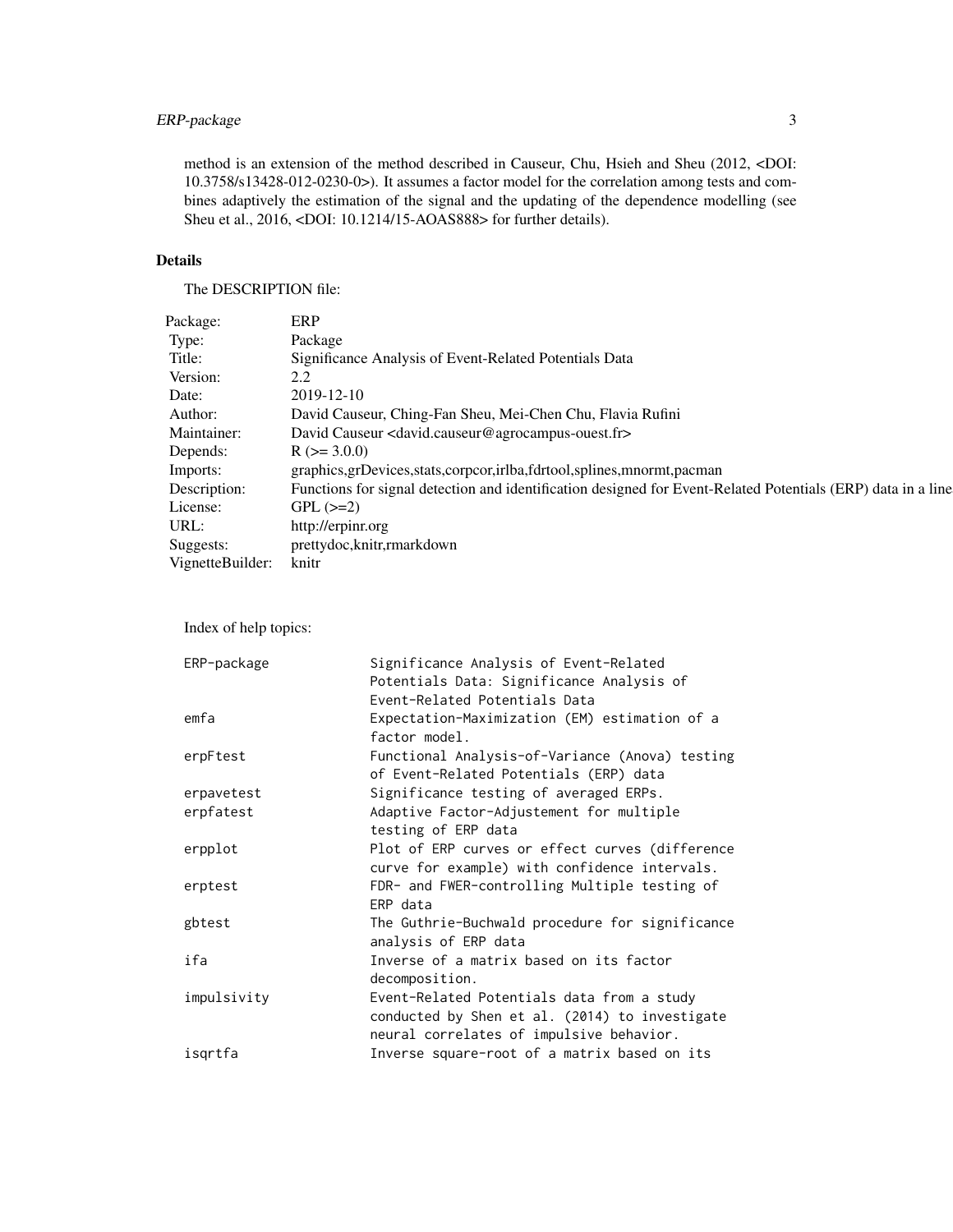factor decomposition. nbfactors Determination of the number of factors in high dimensional factor models.

This package is designed to help making decision about the position on the brain and the time interval after the onset where an effect is significant. The function erpplot can be used to display the ERP curves in an exploratory purpose or to plot effect curves (difference curve among experimental groups for example), with or without smoothing options and confidendence intervals. All the other functions implement testing procedures of ERP data in a linear model framework (F-tests for the comparison of two nested models). The function gbtest implements the Guthrie-Buchwald procedure (see Guthrie and Buchwald, 1991). The function erpavetest first partitions the entire interval of ERP observations into a predetermined number of equally-spaced intervals before performing siginificance testing using the averaged ERPs. The function erptest can be used for the classical FDR- and FWER-controlling multiple testing of ERP data: especially the Benjamini-Hochberg (see Benjamini and Hochberg, 1995) and Benjamini-Yekutieli (see Benjamini and Yekutieli, 2001) procedures, with the possible extension proposed by Storey and Tibshirani (2003) including a nonparametric estimation of the proportion of true nulls. Finally, erpFtest is designed for functional F-tests in ERP designs using the generalized likelihood-ratio test proposed by Causeur et al. (2018) and erpfatest for the identification of significant intervals with FDR control using the adaptive factor-adjustment (AFA) multiple testing procedure proposed by Sheu et al. (2016).

#### Author(s)

David Causeur, Ching-Fan Sheu, Mei-Chen Chu, Flavia Rufini David Causeur, (Agrocampus, Rennes, France), Ching-Fan Sheu (National Cheng Kung University, Tainan, Taiwan), Mei-Chen Chu (National Cheng Kung University, Tainan, Taiwan), Flavia Rufini (Agrocampus, Rennes, France) Maintainer: David Causeur <david.causeur@agrocampus-ouest.fr> Maintainer: David Causeur, http://math.agrocampus-ouest.fr/infoglueDeliverLive/membres/david.causeur, mailto: david.causeur@agrocampusouest.fr

#### References

Benjamini, Y., and Hochberg, Y. (1995). Controlling the false discovery rate: a practical and powerful approach to multiple testing. Journal of the Royal Statistical Society Series B, 289-300.

Benjamini, Y., and Yekutieli, D. (2001). The control of the false discovery rate in multiple testing under dependency. Annals of Statistics 29, 1165-1188.

Causeur, D., Chu, M.-C., Hsieh, S. and Sheu, C.-F. (2012). A factor-adjusted multiple testing procedure for ERP data analysis. Behavior Research Methods, 44, 635-643.

Causeur, D., Sheu, C.-F., Perthame, E. and Rufini, F. (2018). A functional generalized F-test for signal detection with applications to event-related potentials significance analysis. Submitted.

Friguet, C., Kloareg, M. and Causeur, D. (2009). A factor model approach to multiple testing under dependence. Journal of the American Statistical Association, 104, 1406-1415.

Guthrie, D. and Buchwald, J.S. (1991). Significance testing of difference potentials. Psychophysiology, 28, 240-244.

Holm, S. (1979). A simple sequentially rejective multiple test procedure. Scandinavian Journal of Statistics, 6, 65-70.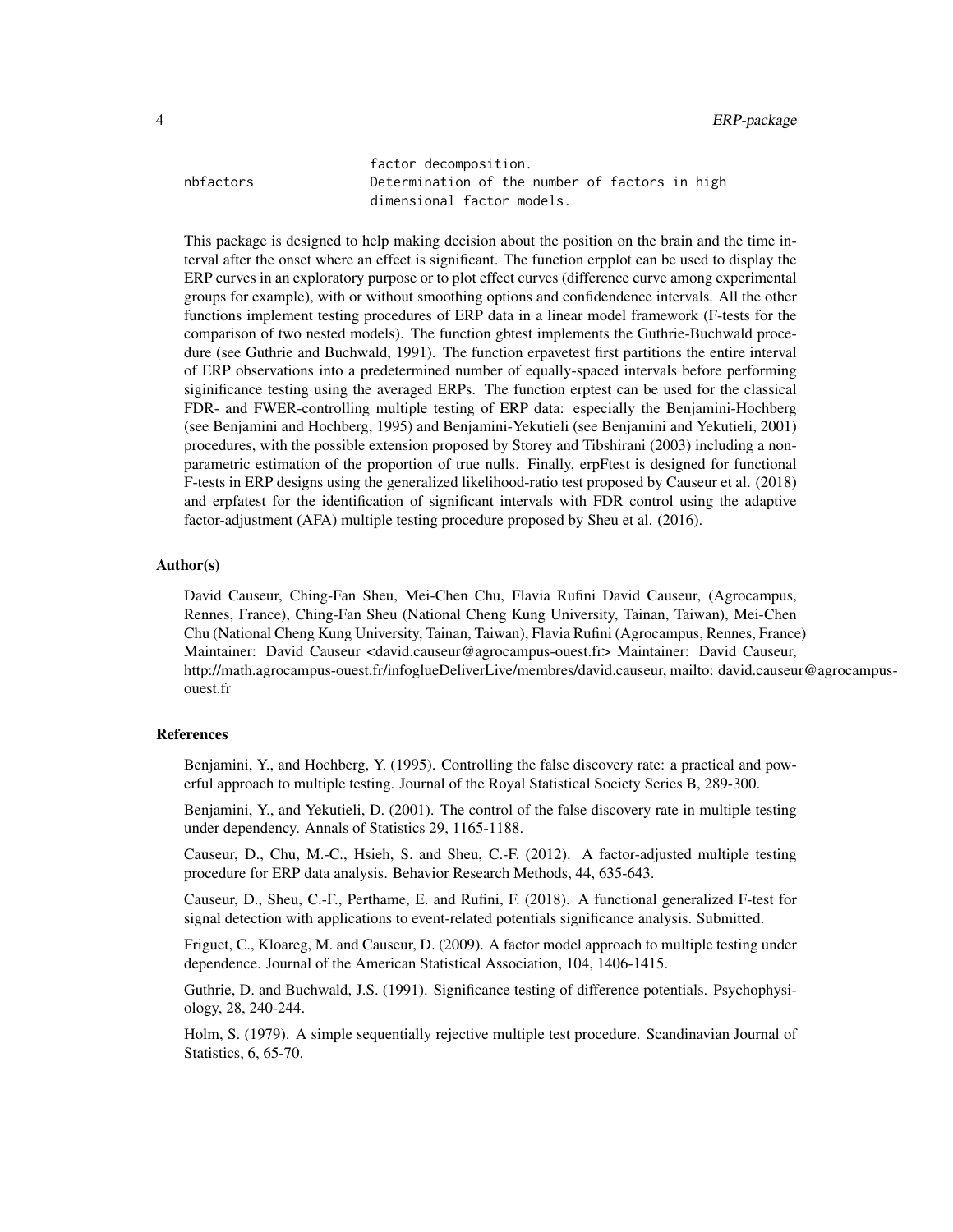#### ERP-package 5

Hommel, G. (1988). A stagewise rejective multiple test procedure based on a modified Bonferroni test. Biometrika, 75, 383-386.

Hochberg, Y. (1988). A sharper Bonferroni procedure for multiple tests of significance. Biometrika, 75, 800-803.

Shaffer, J. P. (1995). Multiple hypothesis testing. Annual Review of Psychology, 46, 561-576.

Sarkar, S. (1998). Some probability inequalities for ordered MTP2 random variables: a proof of Simes conjecture. Annals of Statistics, 26, 494-504.

Sarkar, S., and Chang, C. K. (1997). Simes' method for multiple hypothesis testing with positively dependent test statistics. Journal of the American Statistical Association, 92, 1601-1608.

Shen, I. H., Lee, D. S. and Chen, C. L. (2014). The role of trait impulsivity in response inhibition: event-related potentials in a stop-signal task. International Journal of Psychophysiology 91.

Sheu, C-.F., Perthame, E., Lee, Y-.S., Causeur, D. (2016). Accounting for time dependence in large-scale multiple testing of event-related potential data. Annals of Applied Statistics. 10(1), 219-245.

Wright, S. P. (1992). Adjusted P-values for simultaneous inference. Biometrics, 48, 1005-1013.

#### Examples

```
## Not run:
```

```
data(impulsivity)
```

```
# Paired t-tests for the comparison of the ERP curves in the two conditions,
# within experimental group High, at channel CPZ
erpdta.highCPZ = impulsivity[(impulsivity$Group=="High")&(impulsivity$Channel=="CPZ"),5:505]
   # ERP curves for subjects in group 'High'
covariates.highCPZ = impulsivity[(impulsivity$Group=="High")&(impulsivity$Channel=="CPZ"),1:4]
covariates.highCPZ = droplevels(covariates.highCPZ)
   # Experimental covariates for subjects in group High
design = model.matrix(~C(Subject,sum)+Condition,data=covariates.highCPZ)
   # Design matrix to compare ERP curves in the two conditions
design0 = model.matrix(~C(Subject,sum),data=covariates.highCPZ)
   # Design matrix for the null model (no condition effect)
tests = erpfatest(erpdta.highCPZ,design,design0,nbf=NULL,wantplot=TRUE,significance="none")
   # with significance="none", just to choose a number of factors
Ftest = erpFtest(erpdta.highCPZ,design,design0,nbf=6)
Ftest$pval
tests = erpfatest(erpdta.highCPZ,design,design0,nbf=6)
 # with nbf=6 (approximate conservative recommendation based on the variance inflation plot)
time_pt = seq(0, 1000, 2) # Sequence of time points (1 time point every 2ms in [0,1000])
nbs = 20 # Number of B-splines for the plot of the effect curve
effect=which(colnames(design)=="ConditionSuccess")
erpplot(erpdta.highCPZ,design=design,frames=time_pt,effect=effect,xlab="Time (ms)",
       ylab=expression(Effect~curve~(mu~V)),bty="l",ylim=c(-3,3),nbs=nbs,
```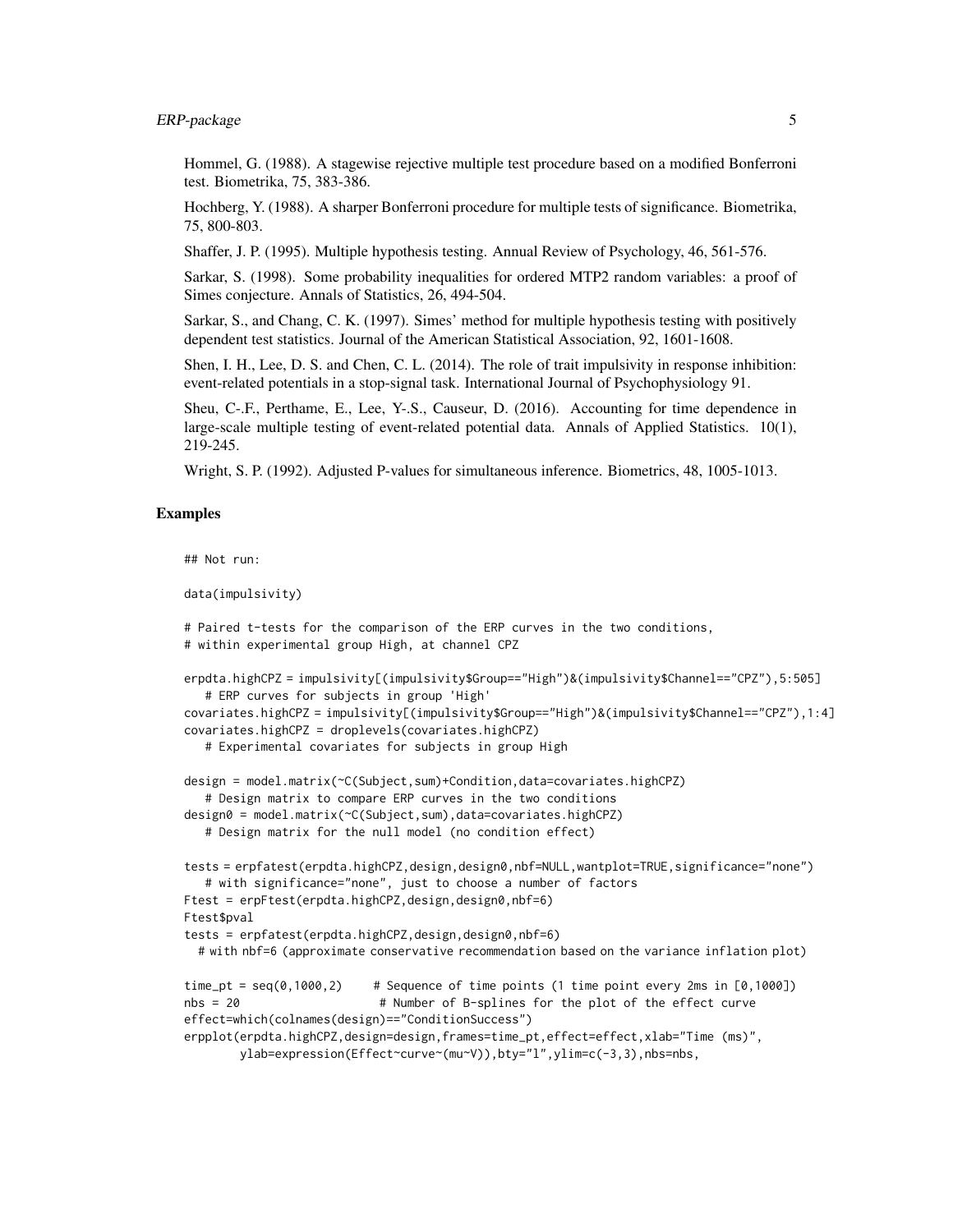<span id="page-5-0"></span> $\epsilon$  6 emfa

```
cex.axis=1.25,cex.lab=1.25,interval="simultaneous")
  # with interval="simultaneous", both the pointwise and the simultaneous confidence bands
  # are plotted
points(time_pt[tests$significant],rep(0,length(tests$significant)),pch=16,col="blue")
  # Identifies significant time points by blue dots
title("Success-Failure effect curve with 95 percent C.I.",cex.main=1.25)
mtext(paste("12 subjects - Group High - ",nbs," B-splines",sep=""),cex=1.25)
```
## End(Not run)

<span id="page-5-1"></span>

emfa *Expectation-Maximization (EM) estimation of a factor model.*

#### Description

This function implements the EM algorithm by Thayer and Rubin (1982) for the ML estimation of a factor model. It is an internal function used to estimate the factor model parameters in the factor-adjustment methods.

#### Usage

emfa(dta, nbf, min.err = 1e-06, verbose = FALSE, svd.method = c("fast.svd", "irlba"))

#### Arguments

| dta        | n x m matrix which rows are multivariate m-profiles for n individuals. n can be<br>much smaller than m.                                                                                                                |
|------------|------------------------------------------------------------------------------------------------------------------------------------------------------------------------------------------------------------------------|
| nbf        | number of factors. It has to be a positive integer, smaller than the rank of dta.                                                                                                                                      |
| min.err    | stopping criterion for the iterative algorithm. Maximum difference between the<br>estimated parameters in the last two iterations.                                                                                     |
| verbose    | logical value. If verbose=TRUE, then some information is printed along the<br>calculation.                                                                                                                             |
| svd.method | the EM algorithm starts from an SVD estimation of the factor model parameters.<br>The default option to implement this SVD is fast, svd. An alternative option is<br>an approximate but faster SVD by function in lba. |

#### Details

Data are centered but not scaled. If a factor model for a correlation matrix is to be estimated, then a scaled dataset is required as an input of the function.

#### Value

| B.        | m x nbf matrix of loadings                                |
|-----------|-----------------------------------------------------------|
| Psi       | m-vector of specific variances                            |
| Factors   | n x nbf matrix of factor scores                           |
| Objective | Final value of the stopping criterion, after convergence. |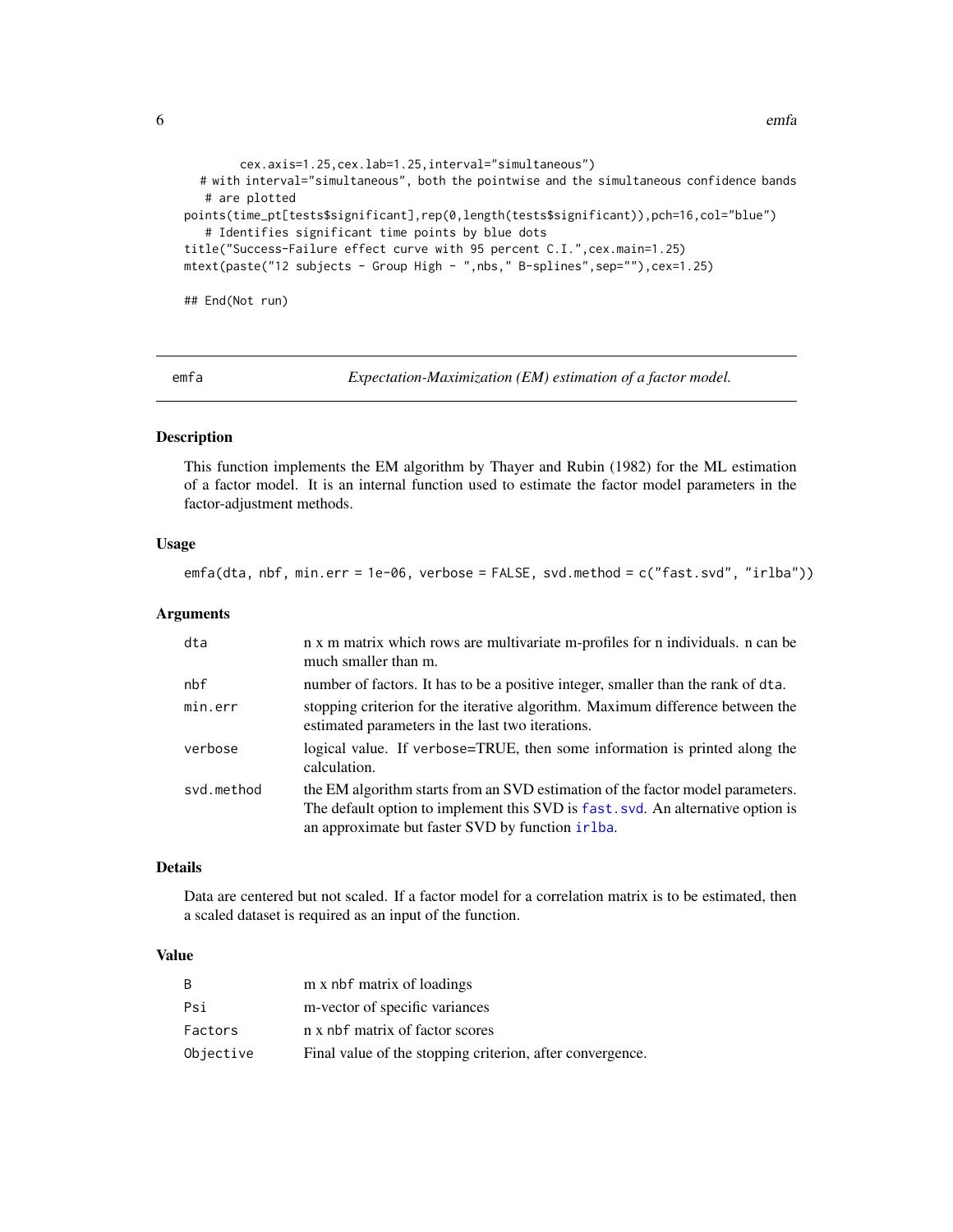#### <span id="page-6-0"></span>erpavetest 7

#### Author(s)

David Causeur, IRMAR, UMR 6625 CNRS, Agrocampus Ouest, Rennes, France.

#### References

Friguet, C., Kloareg, M. and Causeur, D. (2009). A factor model approach to multiple testing under dependence. Journal of the American Statistical Association. 104 (488), 1406-1415.

Rubin, D. B., and Thayer, D. T. (1982), EM Algorithms for ML Factor Analysis, Psychometrika, 47 (1), 69-76.

#### See Also

[factanal](#page-0-0)

#### Examples

```
data(impulsivity)
```
erpdta = as.matrix(impulsivity[,5:505]) # erpdta contains the whole set of ERP curves

```
fa = emfa(erpdta, nbf=1) # 1-factor modeling of the ERP curvesfa$Objective # Final difference between the last two iterations
Semp = var(erpdta) # Sample estimation of the variance of ERP curves
Sfa = diag(fa$Psi)+tcrossprod(fa$B) # Factorial estimation of the variance
max(abs(Semp-Sfa)) # Distance between the two estimates
fa = emfa(erpdta,nbf=20) # 20-factor modelling of the ERP curves in erpdta
fa$Objective # Final difference between the last two iterations
Semp = var(erpdta) # Sample estimation of the variance of ERP curves
Sfa = diag(fa$Psi)+tcrossprod(fa$B) # Factorial estimation of the variance
max(abs(Semp-Sfa)) # Distance between the two estimates
```
erpavetest *Significance testing of averaged ERPs.*

#### Description

The function first calculates averaged ERP values within a predetermined number of equally-spaced intervals then tests for significance of the relationship between averaged ERPs and covariates in a linear model framework.

#### Usage

```
erpavetest(dta, design, design0 = NULL, nintervals = 10,
method = c("none","BH","holm","hochberg","hommel","bonferroni","BY","fdr"),alpha = 0.05)
```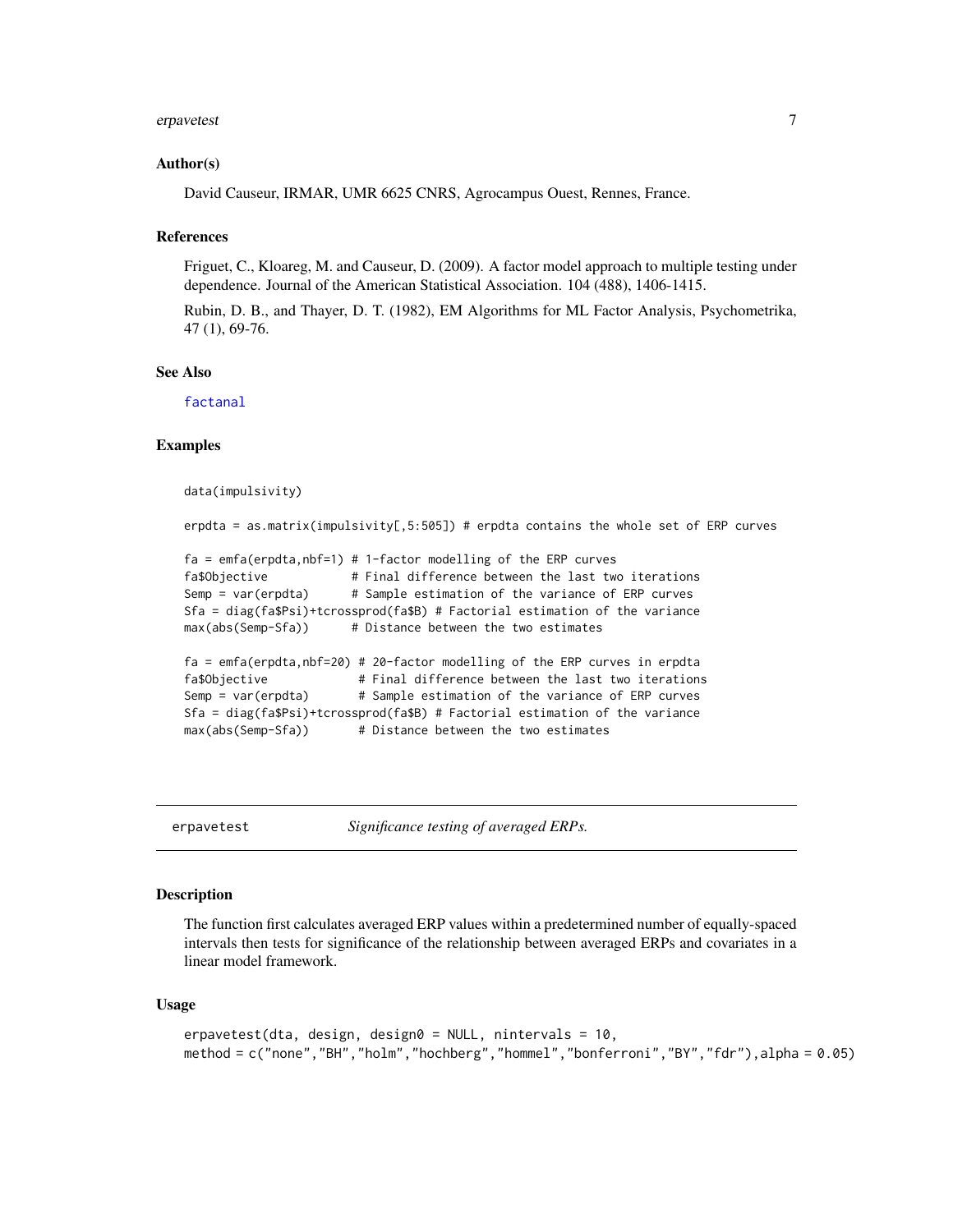#### <span id="page-7-0"></span>Arguments

| dta        | Data frame containing the ERP curves: each column corresponds to a time frame<br>and each row to a curve.                                                                                   |
|------------|---------------------------------------------------------------------------------------------------------------------------------------------------------------------------------------------|
| design     | Design matrix of the nonnull model for the relationship between the ERP and<br>the experimental variables. Typically the output of the function model. matrix                               |
| design0    | Design matrix of the null model. Typically a submodel of the nonnull model,<br>obtained by removing columns from design. Default is NULL, corresponding<br>to the model with no covariates. |
| nintervals | Number of intervals in the partition of the whole interval of observation. Default<br>is $10$ .                                                                                             |
| method     | FDR- or FWER- controlling multiple testing procedures as available in the func-<br>tion p. adjust. Default is "none", for no multiplicity correction.                                       |
| alpha      | The FDR or FWER control level. Default is 0.05                                                                                                                                              |

#### Value

| pval          | p-values of the tests.                                                                                                                                                                                                                       |
|---------------|----------------------------------------------------------------------------------------------------------------------------------------------------------------------------------------------------------------------------------------------|
| correctedpval | Corrected p-values, for the multiplicity of tests. Depends on the multiple testing<br>method (see function p.adjust).                                                                                                                        |
| significant   | Indices of the time points for which the test is positive.                                                                                                                                                                                   |
| segments      | Factor giving the membership of timepoints to each interval in the partition.                                                                                                                                                                |
| breaks        | Breakpoints of the partition.                                                                                                                                                                                                                |
| test          | Pointwise F-statistics if $p>1$ , where p is the difference between the numbers<br>of parameters in the nonnull and null models. Otherwise, if $p=1$ , the function<br>returns pointwise t-statistics (signed square-roots of F-statistics). |
| df1           | Residual degrees of freedom for the nonnull model.                                                                                                                                                                                           |
| df0           | Residual degrees of freedom for the null model.                                                                                                                                                                                              |
| signal        | Estimated signal: a pxT matrix, where T the number of frames.                                                                                                                                                                                |
| r2            | R-squared values for each of the T linear models.                                                                                                                                                                                            |

#### Author(s)

David Causeur, IRMAR, UMR 6625 CNRS, Agrocampus Ouest, Rennes, France.

#### See Also

[erptest](#page-16-1), [erpfatest](#page-8-1), [gbtest](#page-18-1), [p.adjust](#page-0-0)

#### Examples

data(impulsivity)

# Paired t-tests for the comparison of the ERP curves in the two conditions,

# within experimental group High, at channel CPZ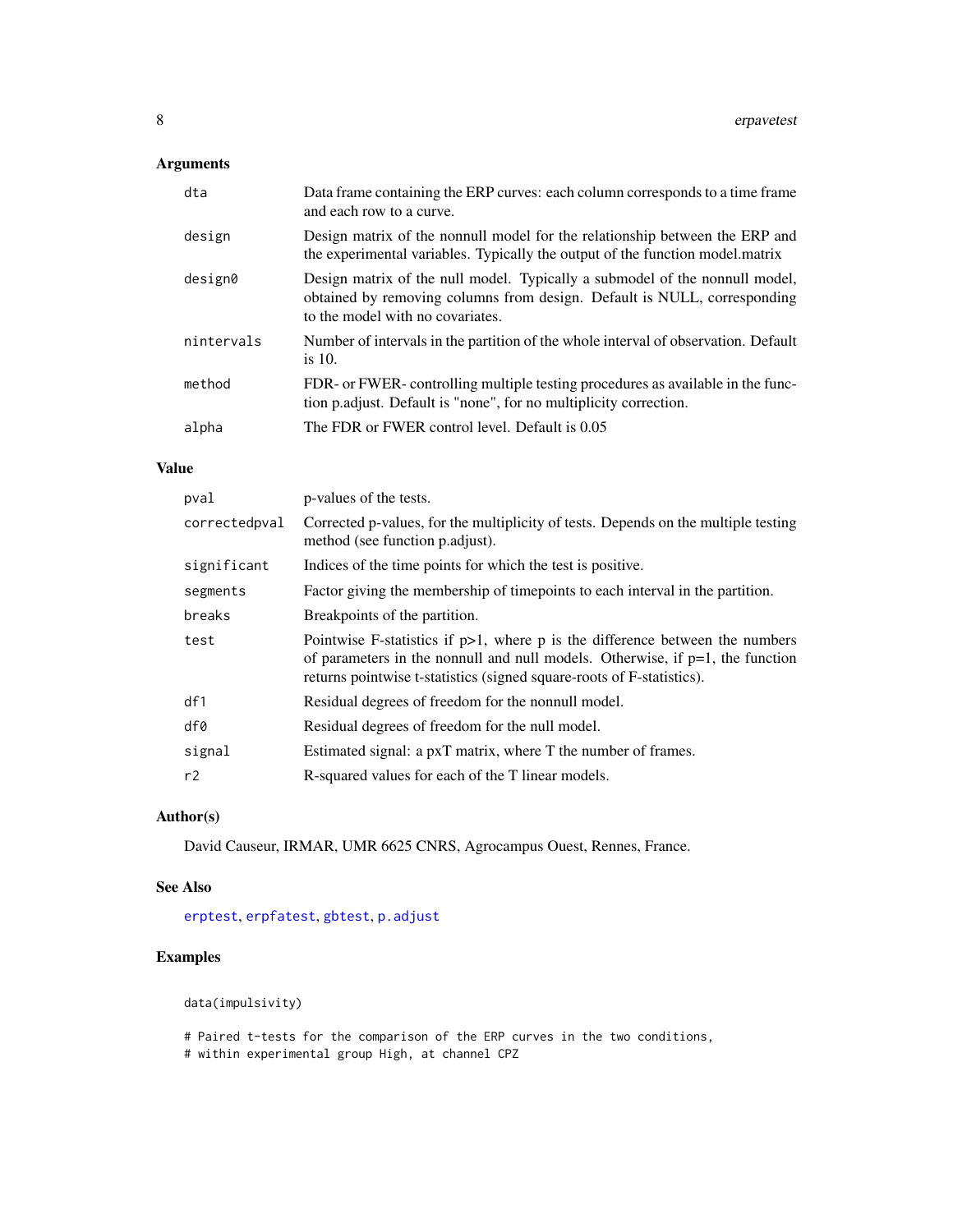```
erpdta.high = impulsivity[impulsivity$Group=="High",5:505]
   # ERP curves for subjects in group 'High'
covariates.high = impulsivity[impulsivity$Group=="High",1:4]
  # Experimental covariates for subjects in group 'High'
design = model.matrix(~C(Subject,sum)+Condition,data=covariates.high)
   # Design matrix to compare ERP curves in the two conditions
design0 = model.matrix(~C(Subject,sum),data=covariates.high)
   # Design matrix for the null model (no condition effect)
tests = erpavetest(erpdta.high,design,design0)
time_pt = seq(0,1000,2) # sequence of time points (1 time point every 2ms in [0,1000])
nbs = 20 # Number of B-splines for the plot of the effect curve
effect=which(colnames(design)=="ConditionSuccess")
erpplot(erpdta.high,design=design,frames=time_pt,effect=effect,xlab="Time (ms)",
        ylab=expression(Effect~curve~(mu~V)),bty="l",ylim=c(-3,3),nbs=nbs,
        cex.axis=1.25,cex.lab=1.25,interval="simultaneous")
  # with interval="simultaneous", both the pointwise and the simultaneous confidence bands
   # are plotted
abline(v=time_pt[tests$breaks],lty=2,col="darkgray")
   # Add a grid to show breakpoints
points(time_pt[tests$significant],rep(0,length(tests$significant)),pch=16,col="blue")
   # Identifies significant time points by blue dots
title("Success-Failure effect curve with 95 percent C.I.",cex.main=1.25)
mtext(paste("12 subjects - Group 'High' - ",nbs," B-splines",sep=""),cex=1.25)
```
<span id="page-8-1"></span>erpfatest *Adaptive Factor-Adjustement for multiple testing of ERP data*

#### **Description**

Adaptive factor-adjusted FDR- and FWER-controlling multiple testing procedures for ERP data. The procedure is described in detail in Sheu, Perthame, Lee, and Causeur (2016).

#### Usage

```
erpfatest(dta, design, design0 = NULL,
method = c("BH","holm","hochberg","hommel","bonferroni","BY","fdr","none"),nbf = NULL,
nsamples = 200, significance = c("Satterthwaite", "none"),
nbfmax = min(c(nsamples, nrow(design))) - ncol(design) - 1, alpha = 0.05, pi0 = 1,wantplot = ifelse(is.null(nbf), TRUE, FALSE), s0 = NULL, min.err = 0.01, maxiter = 5,
verbose = FALSE, svd.method = c("fast.svd", "irlba"))
```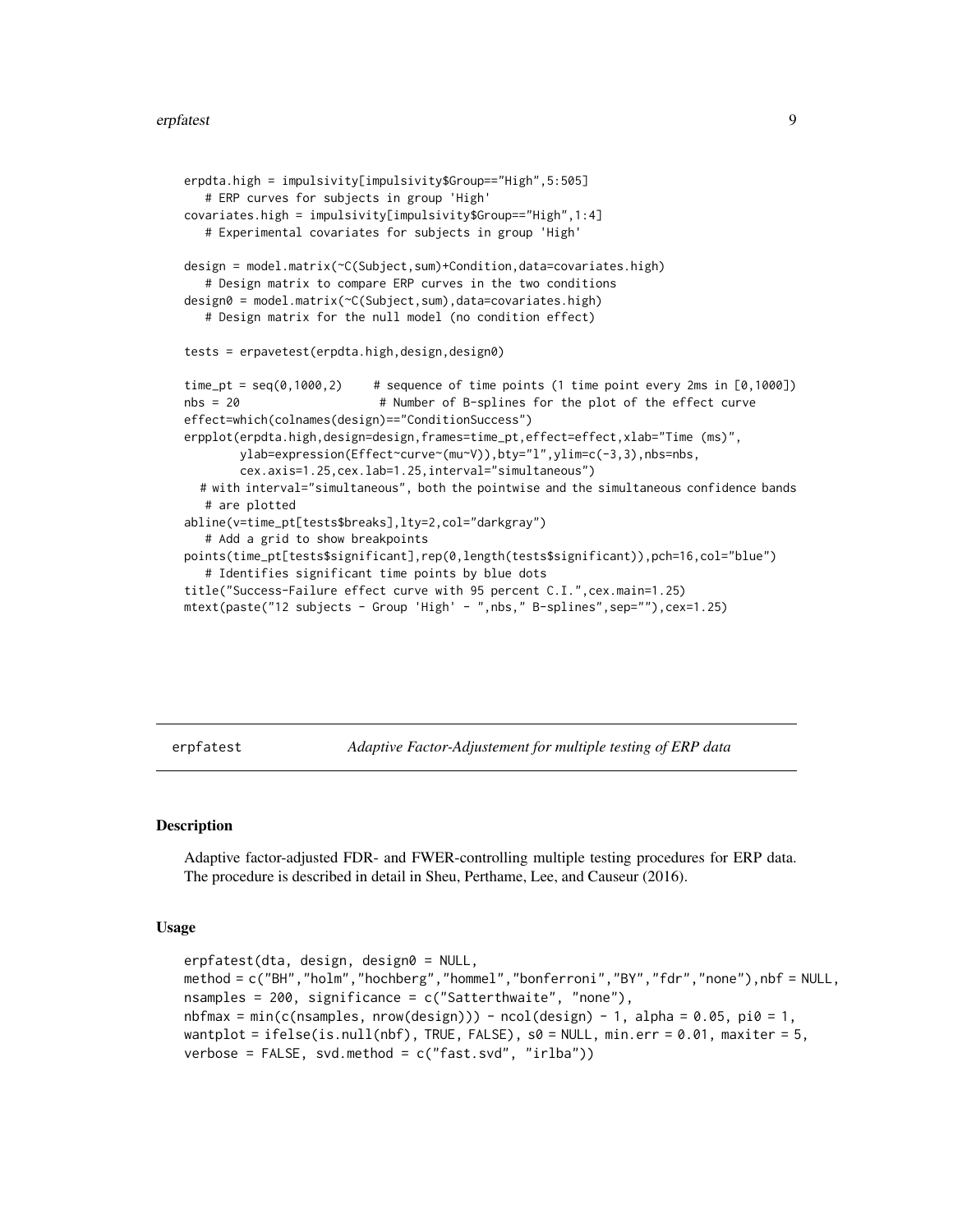#### <span id="page-9-0"></span>Arguments

| dta          | Data frame containing the ERP measurements: each column corresponds to a<br>time frame and each row to a curve.                                                                                                                                                                                                                                                                                                                                                                                                                                                                                                            |
|--------------|----------------------------------------------------------------------------------------------------------------------------------------------------------------------------------------------------------------------------------------------------------------------------------------------------------------------------------------------------------------------------------------------------------------------------------------------------------------------------------------------------------------------------------------------------------------------------------------------------------------------------|
| design       | Design matrix of the nonnull model for the relationship between the ERP and<br>the experimental variables. Typically the output of the function model.matrix                                                                                                                                                                                                                                                                                                                                                                                                                                                               |
| design0      | Design matrix of the null model. Typically a submodel of the nonnull model,<br>obtained by removing columns from design. Default is NULL, corresponding<br>to the model with no covariates.                                                                                                                                                                                                                                                                                                                                                                                                                                |
| method       | FDR- or FWER- controlling multiple testing procedures as available in the func-<br>tion p.adjust. Default is "BH", for the Benjamini-Hochberg procedure (see Ben-<br>jamini and Hochberg, 1995).                                                                                                                                                                                                                                                                                                                                                                                                                           |
| nbf          | Number of factors in the residual covariance model. Default is NULL: the num-<br>ber of factors is determined by minimization of the variance inflation criterion<br>as suggested in Friguet et al. (2009).                                                                                                                                                                                                                                                                                                                                                                                                                |
| nsamples     | Number of Monte-Carlo samples for the estimation of the null distribution. De-<br>fault is nsamples=200, recommended when the Satterthwaite approximation is<br>used.                                                                                                                                                                                                                                                                                                                                                                                                                                                      |
| significance | If "Satterthwaite", then the Monte-Carlo p-value is calculated with a Satterth-<br>waite approximation of the null distribution. The other possible value is "none",<br>for no calculation of the p-value.                                                                                                                                                                                                                                                                                                                                                                                                                 |
| nbfmax       | Only required if nbf=NULL. The largest possible number of factors.                                                                                                                                                                                                                                                                                                                                                                                                                                                                                                                                                         |
| alpha        | The FDR or FWER control level. Default is 0.05                                                                                                                                                                                                                                                                                                                                                                                                                                                                                                                                                                             |
| pi0          | An estimate of the proportion of true null hypotheses, which can be plugged into<br>an FDR controlling multiple testing procedure to improve its efficiency. Default<br>is 1, corresponding to the classical FDR controlling procedures. If NULL, the<br>proportion is estimated using the function pval.estimate.eta0 of package fdrtool,<br>with the method proposed by Storey and Tibshirani (2003).                                                                                                                                                                                                                    |
| wantplot     | If TRUE, a diagnostic plot is produced to help choosing the number of factors.<br>Only active if nbf=NULL.                                                                                                                                                                                                                                                                                                                                                                                                                                                                                                                 |
| s0           | Prior knowledge of the time frames for which no signal is expected. For exam-<br>ple, $s0 = c(1:50, 226:251)$ specifies that the first 50 time frames and time frames<br>between 226 and 251 are known not to contain ERP signal. s0 can also be spec-<br>ified by giving the lower and upper fraction of the entire time interval in which<br>the signal is to be searched for. For example: $s0 = c(0.2, 0.9)$ means that ERP sig-<br>nals are not expected for for the first 20 percent and last 10 percent of the time<br>frames measured. Defaul is NULL and it initiates a data-driven determination<br>$of$ s $0$ . |
| min.err      | Control parameter for convergence of the iterative algorithm. Default is 1e-03.                                                                                                                                                                                                                                                                                                                                                                                                                                                                                                                                            |
| maxiter      | Maximum number of iterations in algorithms. Default is 5.                                                                                                                                                                                                                                                                                                                                                                                                                                                                                                                                                                  |
| verbose      | If TRUE, details are printed along the iterations of the algorithm. Default is<br>FALSE.                                                                                                                                                                                                                                                                                                                                                                                                                                                                                                                                   |
| svd.method   | the EM algorithm starts from an SVD estimation of the factor model parameters.<br>The default option to implement this SVD is fast. svd. An alternative option is<br>an approximate but faster SVD by function irlba.                                                                                                                                                                                                                                                                                                                                                                                                      |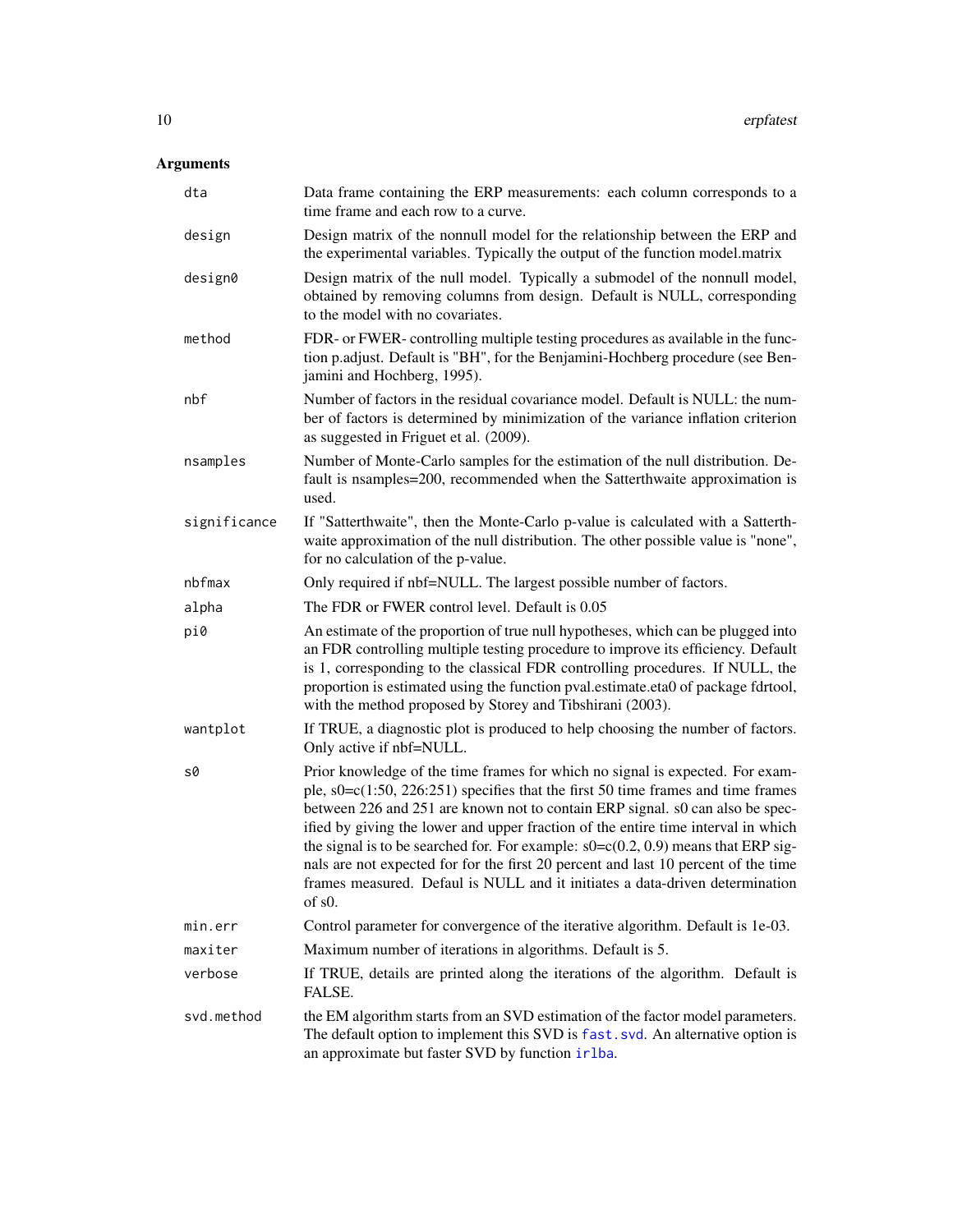#### <span id="page-10-0"></span>erpfatest 11

#### Details

The method is described in Sheu et al. (2016). It combines a decorrelation step based on a regression factor model as in Leek and Storey (2008), Friguet et al. (2009) or Sun et al. (2012) with an adaptive estimation of the ERP signal. The multiple testing corrections of the p-values are described in the help documentation of the function p. adjust.

#### Value

| pval          | p-values of the Adaptive Factor-Adjusted tests.                                                                                                                                                                                                                                 |
|---------------|---------------------------------------------------------------------------------------------------------------------------------------------------------------------------------------------------------------------------------------------------------------------------------|
| correctedpval | Corrected p-values, for the multiplicity of tests. Depends on the multiple testing<br>method (see function p.adjust).                                                                                                                                                           |
| significant   | Indices of the time points for which the test is positive.                                                                                                                                                                                                                      |
| pi0           | Value for pi0: if the input argument pi0 is NULL, the output is the estimated<br>proportion of true null hypotheses using the method by Storey and Tibshirani<br>(2003).                                                                                                        |
| test          | Pointwise factor-adjusted F-statistics if $p>1$ , where p is the difference between<br>the numbers of parameters in the nonnull and null models. Otherwise, if $p=1$ ,<br>the function returns pointwise factor adjusted t-statistics (signed square-roots of<br>F-statistics). |
| df1           | Residual degrees of freedom for the nonnull model.                                                                                                                                                                                                                              |
| df0           | Residual degrees of freedom for the null model.                                                                                                                                                                                                                                 |
| nbf           | Number of factors for the residual covariance model.                                                                                                                                                                                                                            |
| signal        | Estimated signal: a pxT matrix, where p is the difference between the numbers<br>of parameters in the nonnull and null models and T the number of frames.                                                                                                                       |
| r2            | R-squared values for each of the T linear models.                                                                                                                                                                                                                               |

#### Author(s)

David Causeur, IRMAR, UMR 6625 CNRS, Agrocampus Ouest, Rennes, France.

#### References

Causeur, D., Chu, M.-C., Hsieh, S., Sheu, C.-F. 2012. A factor-adjusted multiple testing procedure for ERP data analysis. Behavior Research Methods, 44, 635-643.

Friguet, C., Kloareg, M., Causeur, D. 2009. A factor model approach to multiple testing under dependence. Journal of the American Statistical Association, 104, 1406-1415.

Leek, J.T., Storey, J.D. 2008. A general framework for multiple testing dependence. Proceedings of the National Academy of Sciences of the United States of America, 105, 18718-18723.

Sheu, C.-F., Perthame, E., Lee Y.-S. and Causeur, D. 2016. Accounting for time dependence in large-scale multiple testing of event-related potential data. Annals of Applied Statistics. 10(1), 219-245.

Storey, J. D., Tibshirani, R. 2003. Statistical significance for genome-wide experiments. Proceedings of the National Academy of Sciences of the United States of America, 100, 9440-9445.

Sun, Y., Zhang, N.R., Owen, A.B. 2012. Multiple hypothesis testing adjusted for latent variables, with an application to the AGEMAP gene expression data. The Annals of Applied Statistics, 6, no. 4, 1664-1688.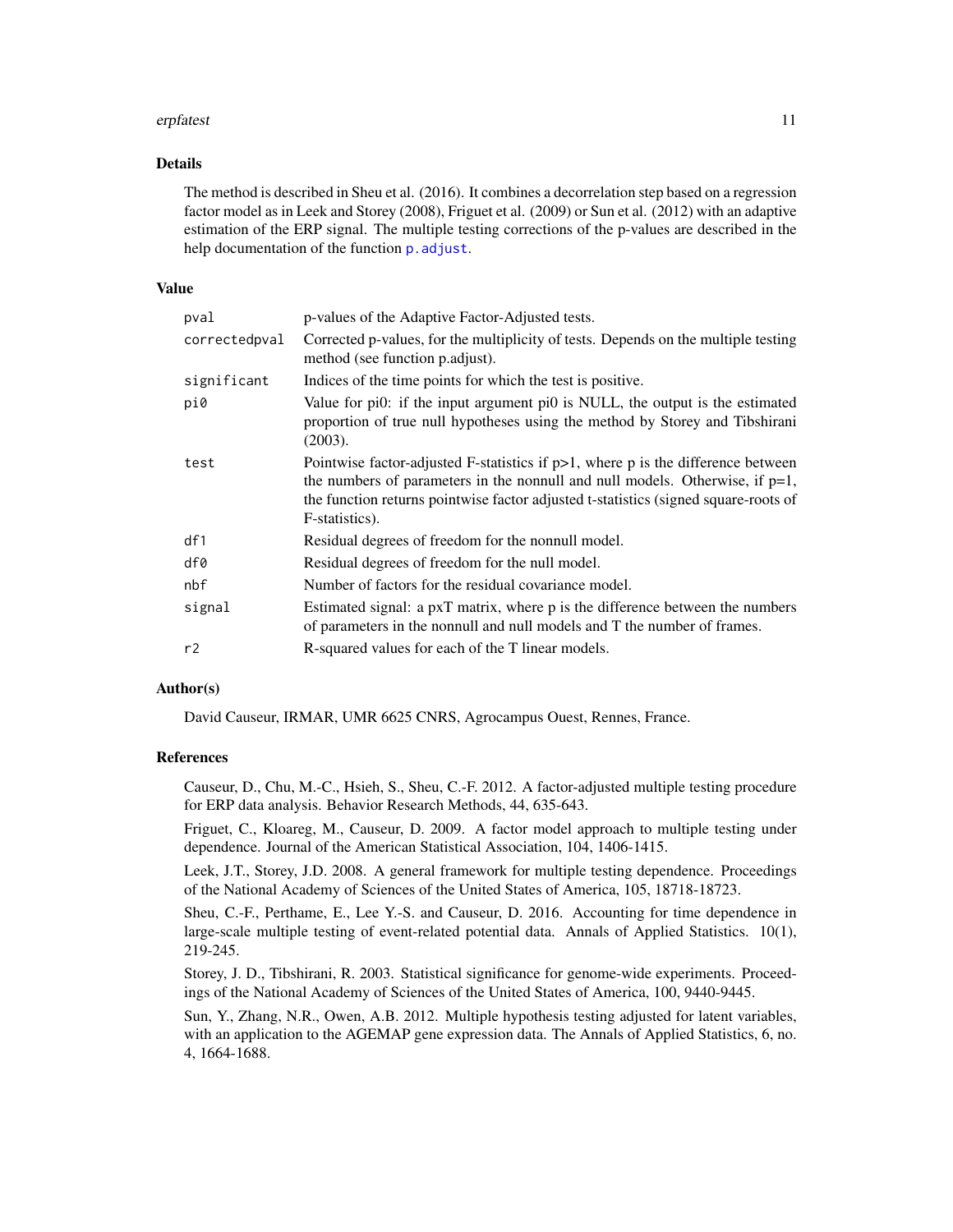#### <span id="page-11-0"></span>12 erpfatest and the contract of the contract of the contract of the contract of the contract of the contract of the contract of the contract of the contract of the contract of the contract of the contract of the contract

#### See Also

[erpavetest](#page-6-1), [erptest](#page-16-1), [gbtest](#page-18-1), [p.adjust](#page-0-0), [pval.estimate.eta0](#page-0-0)

#### Examples

```
## Not run:
```

```
data(impulsivity)
```

```
# Paired t-tests for the comparison of the ERP curves in the two conditions,
# within experimental group High, at channel CPZ
```

```
erpdta.highCPZ = impulsivity[(impulsivity$Group=="High")&(impulsivity$Channel=="CPZ"),5:505]
   # ERP curves for subjects in group 'High', at channel CPZ
covariates.highCPZ = impulsivity[(impulsivity$Group=="High")&(impulsivity$Channel=="CPZ"),1:4]
covariates.highCPZ = droplevels(covariates.highCPZ)
   # Experimental covariates for subjects in group 'High', at channel CPZ
design = model.matrix(~C(Subject,sum)+Condition,data=covariates.highCPZ)
   # Design matrix to compare ERP curves in the two conditions
design0 = model.matrix(~C(Subject,sum),data=covariates.highCPZ)
  # Design matrix for the null model (no condition effect)
tests = erpfatest(erpdta.highCPZ,design,design0,nbf=NULL,wantplot=TRUE,significance="none")
   # with nbf=NULL and significance="none", just to choose a number of factors
Ftest = erpFtest(erpdta.highCPZ,design,design0,nbf=6)
 # with nbf=6 (approximate conservative recommendation based on the variance inflation plot)
   # Signal detection: test for an eventual condition effect.
Ftest$pval
tests = erpfatest(erpdta.highCPZ,design,design0,nbf=6)
   # Signal identification: which are the significant intervals?
time_pt = seq(0, 1000, 2) # sequence of time points (1 time point every 2ms in [0,1000])
nbs = 20 # Number of B-splines for the plot of the effect curve
effect=which(colnames(design)=="ConditionSuccess")
erpplot(erpdta.highCPZ,design=design,frames=time_pt,effect=effect,xlab="Time (ms)",
        ylab=expression(Effect~curve~(mu~V)),bty="l",ylim=c(-3,3),nbs=nbs,
       cex.axis=1.25,cex.lab=1.25,interval="simultaneous")
  # with interval="simultaneous", both the pointwise and the simultaneous confidence bands
   # are plotted
points(time_pt[tests$significant],rep(0,length(tests$significant)),pch=16,col="blue")
   # Identifies significant time points by blue dots
title("Success-Failure effect curve with 95 percent C.I.",cex.main=1.25)
mtext(paste("12 subjects - Group 'High' - ",nbs," B-splines",sep=""),cex=1.25)
```
## End(Not run)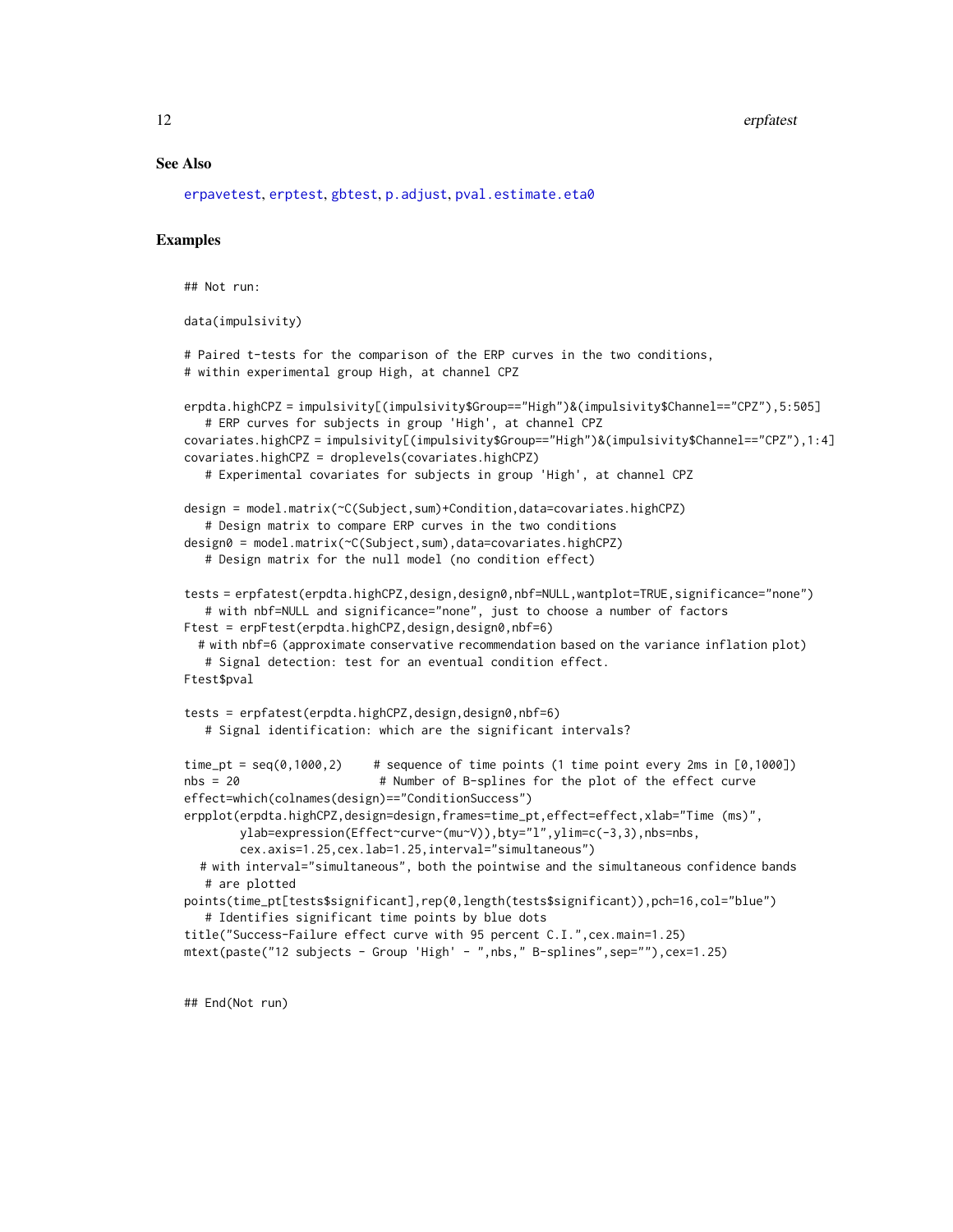<span id="page-12-0"></span>

#### Description

Factor-based generalized Likelihood-Ratio Test for functional ANOVA in ERP designs. The procedure is described in details in Causeur, Sheu, Perthame and Rufini (2018).

#### Usage

```
erpFtest(dta,design,design0=NULL,nbf=NULL,pvalue=c("Satterthwaite","MC","none"),
nsamples=200,min.err=0.01,verbose=FALSE,
nbfmax=min(c(nsamples,nrow(design)))-ncol(design)-1,
wantplot=ifelse(is.null(nbf),TRUE,FALSE),svd.method=c("fast.svd","irlba"))
```
#### Arguments

| dta        | Data frame containing the ERP measurements: each column corresponds to a<br>time frame and each row to a curve.                                                                                                                                |
|------------|------------------------------------------------------------------------------------------------------------------------------------------------------------------------------------------------------------------------------------------------|
| design     | Design matrix of the nonnull model for the relationship between the ERP and<br>the experimental variables. Typically the output of the function model.matrix                                                                                   |
| design0    | Design matrix of the null model. Typically a submodel of the nonnull model,<br>obtained by removing columns from design. Default is NULL, corresponding<br>to the model with no covariates.                                                    |
| nbf        | Number of factors in the residual covariance model. Default is NULL: the num-<br>ber of factors is determined by minimization of the variance inflation criterion<br>as suggested in Friguet et al. (2009).                                    |
| pvalue     | If "Satterthwaite", then the Monte-Carlo p-value is calculated with a Satterth-<br>waite approximation of the null distribution. The other possible value is "none",<br>for no calculation of the p-value or "MC" for the Monte-Carlo p-value. |
| nsamples   | Number of Monte-Carlo samples for the estimation of the null distribution. De-<br>fault is nsamples=200, recommended when the Satterthwaite approximation is<br>used.                                                                          |
| min.err    | Control parameter for convergence of the iterative algorithm. Default is 1e-02.                                                                                                                                                                |
| verbose    | If TRUE, details are printed along the iterations of the algorithm. Default is<br>FALSE.                                                                                                                                                       |
| nbfmax     | Only required if nbf=NULL. The largest possible number of factors.                                                                                                                                                                             |
| wantplot   | If TRUE, a diagnostic plot is produced to help choosing the number of factors.<br>Only active if nbf=NULL.                                                                                                                                     |
| svd.method | the EM algorithm starts from an SVD estimation of the factor model parameters.<br>The default option to implement this SVD is fast. svd. An alternative option is<br>an approximate but faster SVD by function irlba.                          |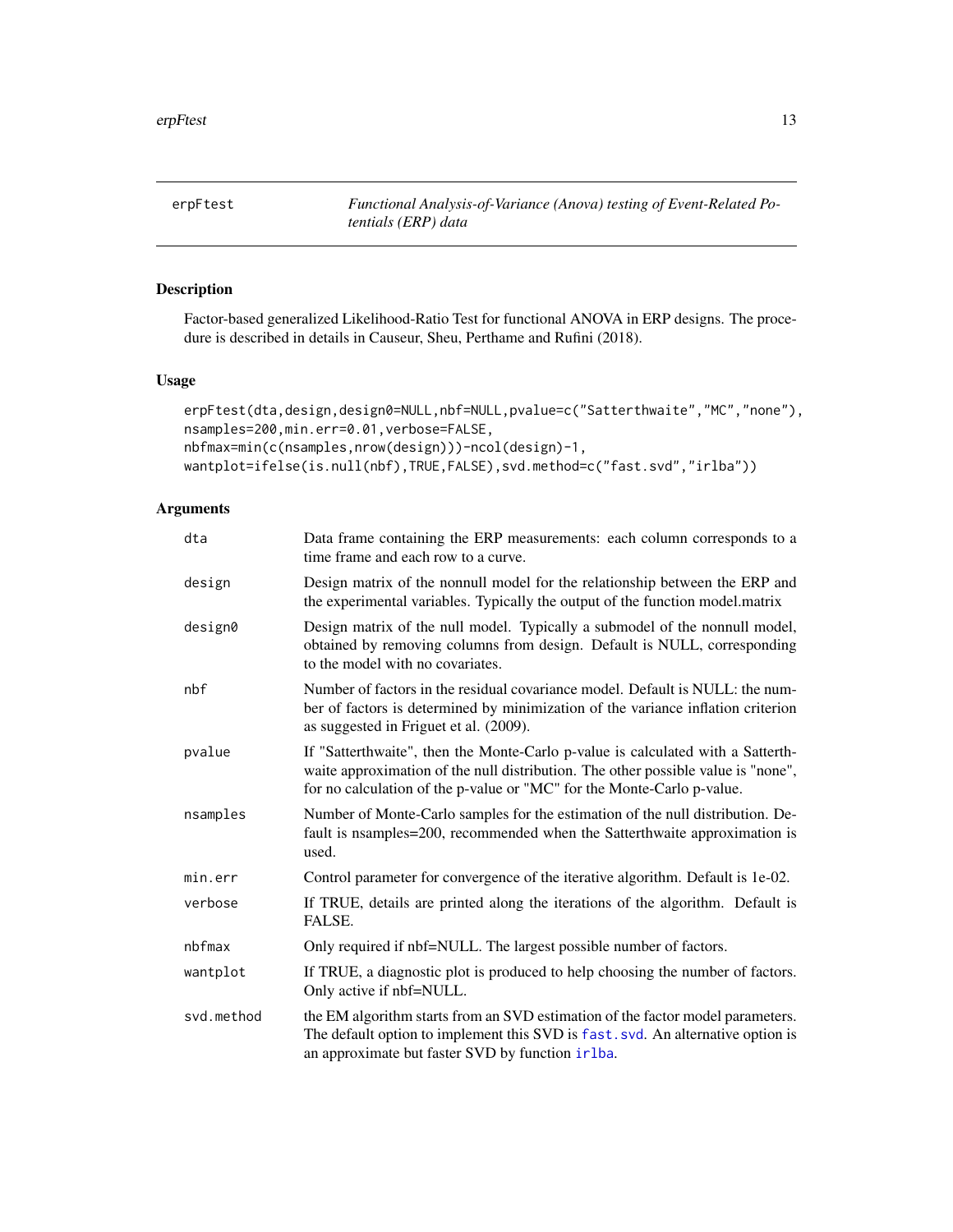#### Details

The method is described in Causeur et al. (2018). It can be viewed as a Hotelling's T-squared multivariate ANOVA test based on a factor decomposition of the time-dependence across pointwise F-tests. For 1-way functional ANOVA, it can be compared to function anova.onefactor in package fda.usc.

#### Value

| Fgls      | The generalized LRT statistics comparing the nonnull model with design matrix<br>design and the null model with design matrix designe. |
|-----------|----------------------------------------------------------------------------------------------------------------------------------------|
| Fols      | The LRT statistics ignoring time-dependence across pointwise F-tests.                                                                  |
| pval      | p-value of the generalized LRT statistics.                                                                                             |
| pval.Fols | p-value of the LRT statistics ignoring time-dependence across pointwise F-tests.                                                       |

#### Author(s)

David Causeur, IRMAR, UMR 6625 CNRS, Agrocampus Ouest, Rennes, France. Flavia Rufini, Agrocampus Ouest, Rennes, France.

#### References

Causeur, D., Sheu, C.-F., Perthame, E. and Rufini, F. (2018). A functional generalized F-test for signal detection with applications to event-related potentials significance analysis. Submitted.

#### Examples

data(impulsivity)

# Comparison of ERP curves in the two conditions, within experimental group 'High', at channel CPZ

```
erpdta.highCPZ = impulsivity[(impulsivity$Group=="High")&(impulsivity$Channel=="CPZ"),5:505]
  # ERP curves for subjects in group 'High'
covariates.highCPZ = impulsivity[(impulsivity$Group=="High")&(impulsivity$Channel=="CPZ"),1:4]
covariates.highCPZ = droplevels(covariates.highCPZ)
  # Experimental covariates for subjects in group 'High'
design = model.matrix(~C(Subject,sum)+Condition,data=covariates.highCPZ)
  # Design matrix to compare ERP curves in the two conditions
design0 = model.matrix(~C(Subject,sum),data=covariates.highCPZ)
  # Design matrix for the null model (no condition effect)
Ftest = erpFtest(erpdta.highCPZ,design,design0,nbf=NULL,wantplot=TRUE,pvalue="none")
  # with pvalue="none", just to choose a number of factors
Ftest = erpFtest(erpdta.highCPZ,design,design0,nbf=6)
Ftest$pval # p-value of the Generalized LRT statistic
Ftest$pval.Fols # p-value of the LRT statistic when time-dependence is ignored
time_pt = seq(0,1000,2) # sequence of time points (1 time point every 2ms in [0,1000])
nbs = 20 # Number of B-splines for the plot of the effect curve
effect=which(colnames(design)=="ConditionSuccess")
```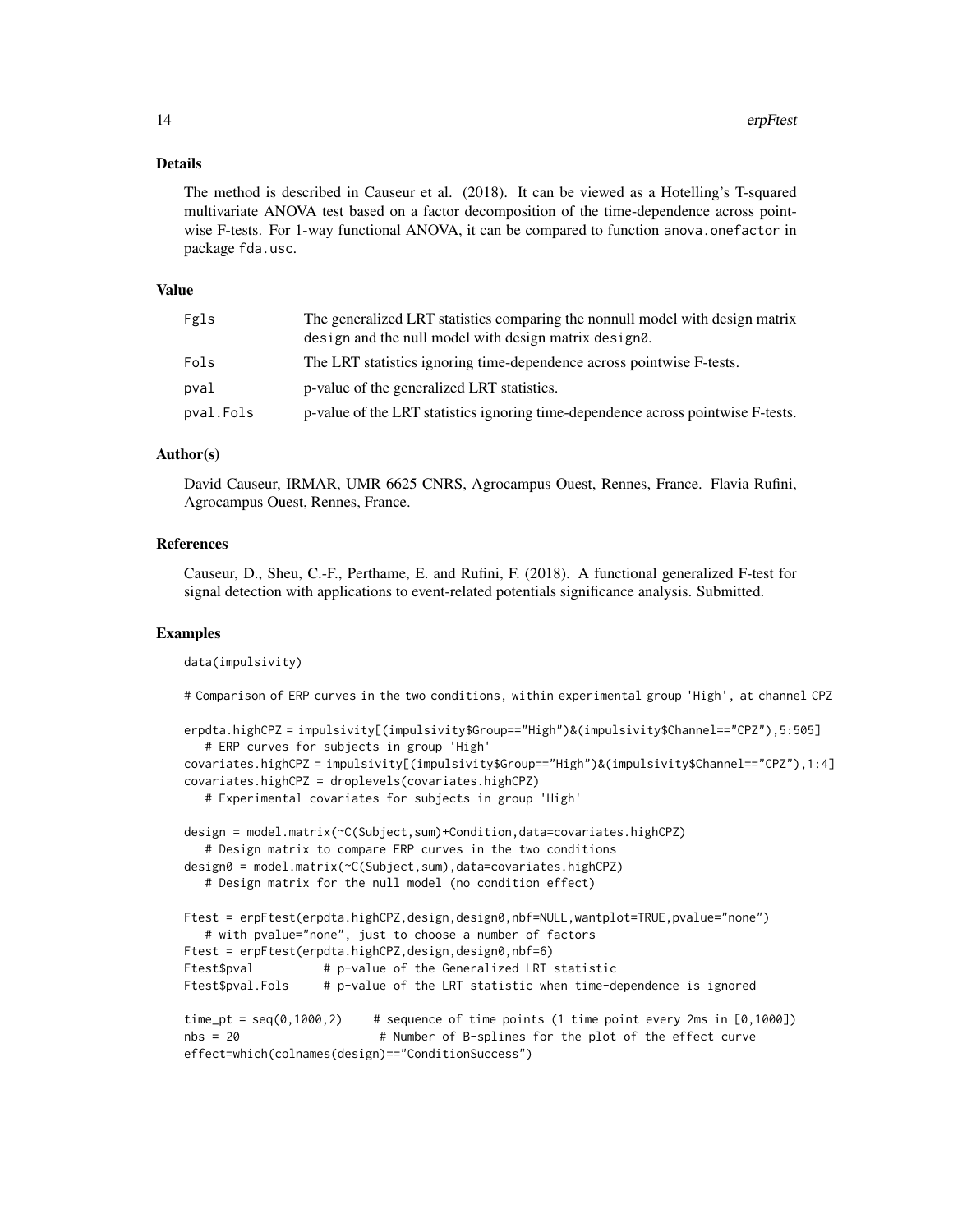#### <span id="page-14-0"></span>erpplot that the contract of the contract of the contract of the contract of the contract of the contract of the contract of the contract of the contract of the contract of the contract of the contract of the contract of t

```
erpplot(erpdta.highCPZ,design=design,frames=time_pt,effect=effect,xlab="Time (ms)",
       ylab=expression(Effect~curve~(mu~V)),bty="l",ylim=c(-3,3),nbs=nbs,
       cex.axis=1.25,cex.lab=1.25,interval="simultaneous")
  # with interval="simultaneous", both the pointwise and the simultaneous confidence bands
  # are plotted
title("Success-Failure effect curve with 95 percent C.I.",cex.main=1.25)
mtext(paste("12 subjects - Group 'High' - ",nbs," B-splines",sep=""),cex=1.25)
```
erpplot *Plot of ERP curves or effect curves (difference curve for example) with confidence intervals.*

#### Description

The function is designed to plot either raw ERP curves or estimated effect curves. In the case an effect curve is displayed, then spline smoothing can be used to obtained more regular curves. Pointwise or simultaneous confidence intervals can be added to the plot.

#### Usage

```
erpplot(dta,design=NULL,effect=1,interval=c("none","pointwise","simultaneous"),
alpha=0.05,frames=NULL,ylim=NULL,nbs=NULL, ...)
```
#### Arguments

| dta      | Data frame containing the ERP curves: each column corresponds to a time frame<br>and each row to a curve.                                                                                                                                                                                |
|----------|------------------------------------------------------------------------------------------------------------------------------------------------------------------------------------------------------------------------------------------------------------------------------------------|
| design   | Design matrix of the nonnull model for the relationship between the ERP and<br>the experimental variables. Typically the output of the function model.matrix.<br>Only needed if an effect curve is to be plotted.                                                                        |
| effect   | Integer value giving the column number of the design matrix corresponding to<br>the effect curve to be plotted                                                                                                                                                                           |
| interval | Type of confidence interval to be added to the plot of an effect curve. Default<br>is "none" for no confidence interval. Other possibilities are "pointwise" for a<br>pointwise confidence interval or "simultaneous" for both a pointwise and a si-<br>multaneous confidence interval.  |
| alpha    | The confidence level for the confidence interval is 1-alpha.                                                                                                                                                                                                                             |
| frames   | Sequence of time frames. Default is NULL, in which case frames is just the<br>sequence of intergers between one and the total number of frames.                                                                                                                                          |
| ylim     | Limits for the y-axis. Default is NULL (set into the function).                                                                                                                                                                                                                          |
| nbs      | Number of B-spline basis for an eventual spline smoothing of the effect curve.<br>Default is NULL for no smoothing.                                                                                                                                                                      |
|          | Graphical parameters (see par) and any further arguments of plot, typically<br>plot.default, may also be supplied as arguments to this function. Hence, the<br>high-level graphics control arguments described under par and the arguments to<br>title may be supplied to this function. |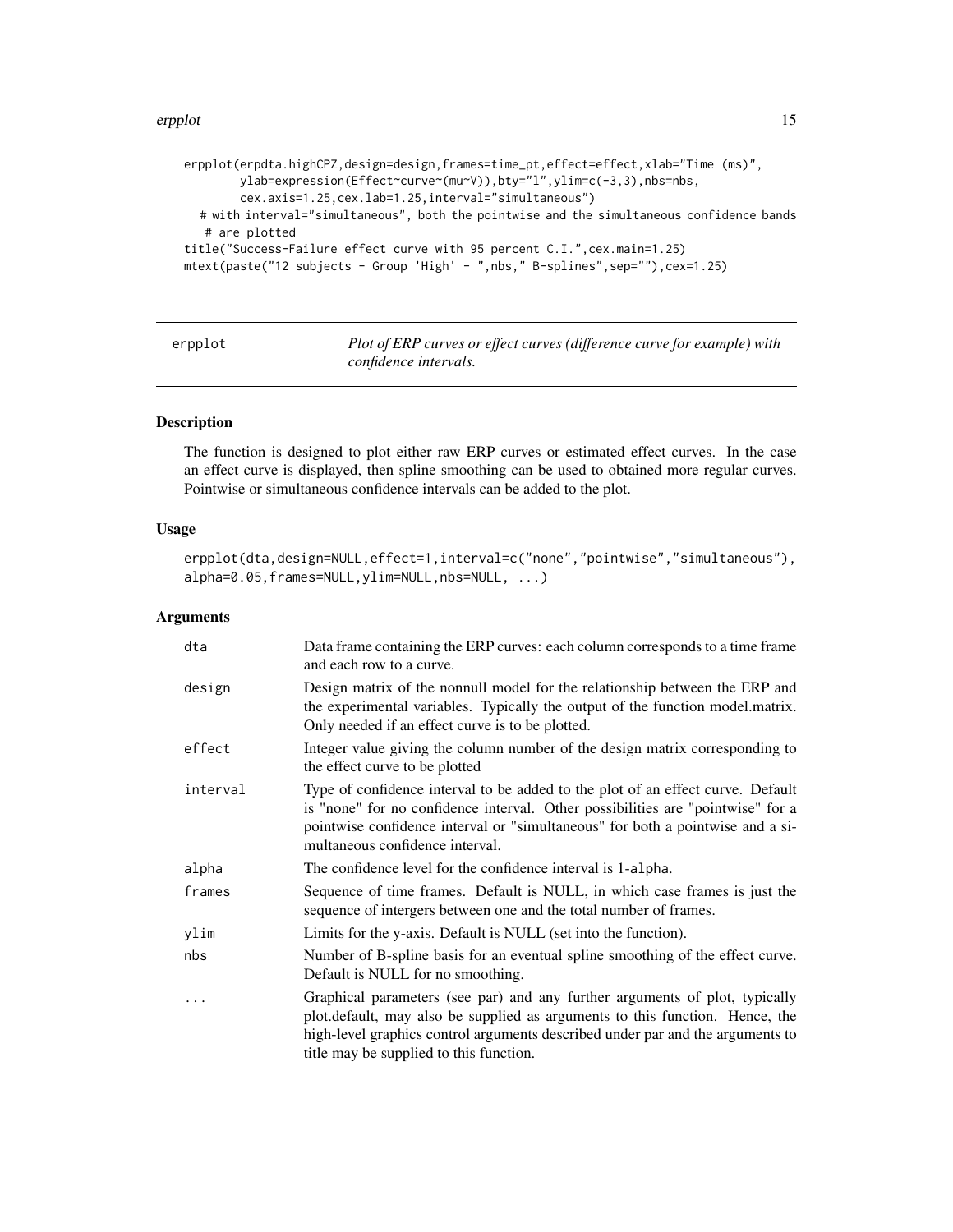<span id="page-15-0"></span>The function generates a plot, but does not return any other numerical outputs.

#### Author(s)

David Causeur, IRMAR, UMR 6625 CNRS, Agrocampus Ouest, Rennes, France.

#### See Also

[matplot](#page-0-0)

#### Examples

data(impulsivity)

# Comparison of ERP curves in the two conditions, within experimental group 'High', at channel CPZ

```
erpdta.highCPZ = impulsivity[(impulsivity$Group=="High")&(impulsivity$Channel=="CPZ"),5:505]
   # ERP curves for subjects in group 'High'
covariates.highCPZ = impulsivity[(impulsivity$Group=="High")&(impulsivity$Channel=="CPZ"),1:4]
covariates.highCPZ = droplevels(covariates.highCPZ)
   # Experimental covariates for subjects in group 'High'
colors = ifelse(covariates.highCPZ$Condition=="Success","darkgray","orange")
   # Gives a color code for each condition
time_pt = seq(0,1000,2) # sequence of time points (1 time point every 2ms in [0,1000])
erpplot(erpdta.highCPZ,frames=time_pt,xlab="Time (ms)",lty=1,col=colors,
       ylab=expression(ERPs~(mu~V)),bty="l",
        cex.axis=1.25,cex.lab=1.25)
   # Displays the ERP curves in group 'High', at channel CPZ
legend("topright",bty="n",lty=1,col=c("darkgray","orange"),legend=c("Success","Failure"))
title("ERP curves",cex.main=1.25)
mtext(paste("12 subjects - Group 'High'",sep=""),cex=1.25)
design = model.matrix(~C(Subject,sum)+Condition,data=covariates.highCPZ)
   # Design matrix to compare ERP curves in the two conditions
design0 = model.matrix(~C(Subject,sum),data=covariates.highCPZ)
   # Design matrix for the null model (no condition effect)
nbs = 20 # Number of B-splines for the plot of the effect curve
effect=which(colnames(design)=="ConditionSuccess")
erpplot(erpdta.highCPZ,design=design,frames=time_pt,effect=effect,xlab="Time (ms)",
       ylab=expression(Effect~curve~(mu~V)),bty="l",ylim=c(-3,3),nbs=nbs,
       cex.axis=1.25,cex.lab=1.25,interval="simultaneous")
```
# with interval="simultaneous", both the pointwise and the simultaneous confidence bands # are plotted

title("Success-Failure effect curve with 95 percent C.I.",cex.main=1.25)

```
mtext(paste("12 subjects - Group 'High' - ",nbs," B-splines",sep=""),cex=1.25)
```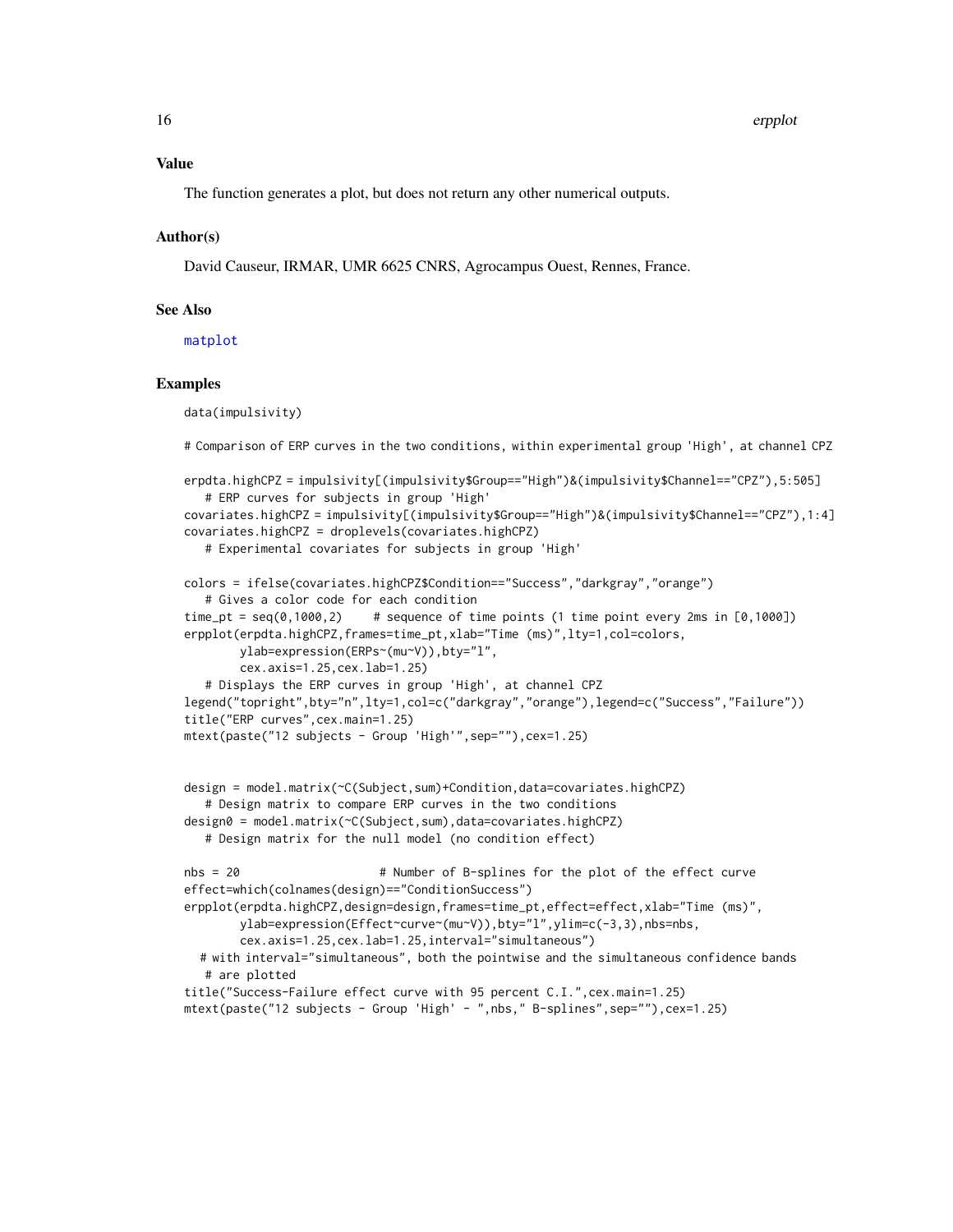<span id="page-16-1"></span><span id="page-16-0"></span>

#### Description

Classical FDR- and FWER-controlling multiple testing procedures for ERP data in a linear model framework.

#### Usage

```
erptest(dta,design,design0=NULL,
method=c("BH","holm","hochberg","hommel","bonferroni","BY","fdr","none"),alpha=0.05,
pi0 = 1, nbs = NULL
```
#### Arguments

| dta     | Data frame containing the ERP curves: each column corresponds to a time frame<br>and each row to a curve.                                                                                                                                                                                                                                                                                               |
|---------|---------------------------------------------------------------------------------------------------------------------------------------------------------------------------------------------------------------------------------------------------------------------------------------------------------------------------------------------------------------------------------------------------------|
| design  | Design matrix of the nonnull model for the relationship between the ERP and<br>the experimental variables. Typically the output of the function model.matrix                                                                                                                                                                                                                                            |
| design0 | Design matrix of the null model. Typically a submodel of the nonnull model,<br>obtained by removing columns from design. Default is NULL, corresponding<br>to the model with no covariates.                                                                                                                                                                                                             |
| method  | FDR- or FWER- controlling multiple testing procedures as available in the func-<br>tion p.adjust. Default is "BH", for the Benjamini-Hochberg procedure (see Ben-<br>jamini and Hochberg, 1995).                                                                                                                                                                                                        |
| alpha   | The FDR or FWER control level. Default is 0.05                                                                                                                                                                                                                                                                                                                                                          |
| pi0     | An estimate of the proportion of true null hypotheses, which can be plugged into<br>an FDR controlling multiple testing procedure to improve its efficiency. Default<br>is 1, corresponding to the classical FDR controlling procedures. If NULL, the<br>proportion is estimated using the function pval.estimate.eta0 of package fdrtool,<br>with the method proposed by Storey and Tibshirani (2003). |
| nbs     | Number of B-spline basis for an eventual spline smoothing of the effect curve.<br>Default is NULL for no smoothing.                                                                                                                                                                                                                                                                                     |

#### Value

| pval          | p-values of the tests.                                                                                                                                                   |
|---------------|--------------------------------------------------------------------------------------------------------------------------------------------------------------------------|
| correctedpval | Corrected p-values, for the multiplicity of tests. Depends on the multiple testing<br>method (see function p.adjust).                                                    |
| significant   | Indices of the time points for which the test is positive.                                                                                                               |
| pi0           | Value for pi0: if the input argument pi0 is NULL, the output is the estimated<br>proportion of true null hypotheses using the method by Storey and Tibshirani<br>(2003). |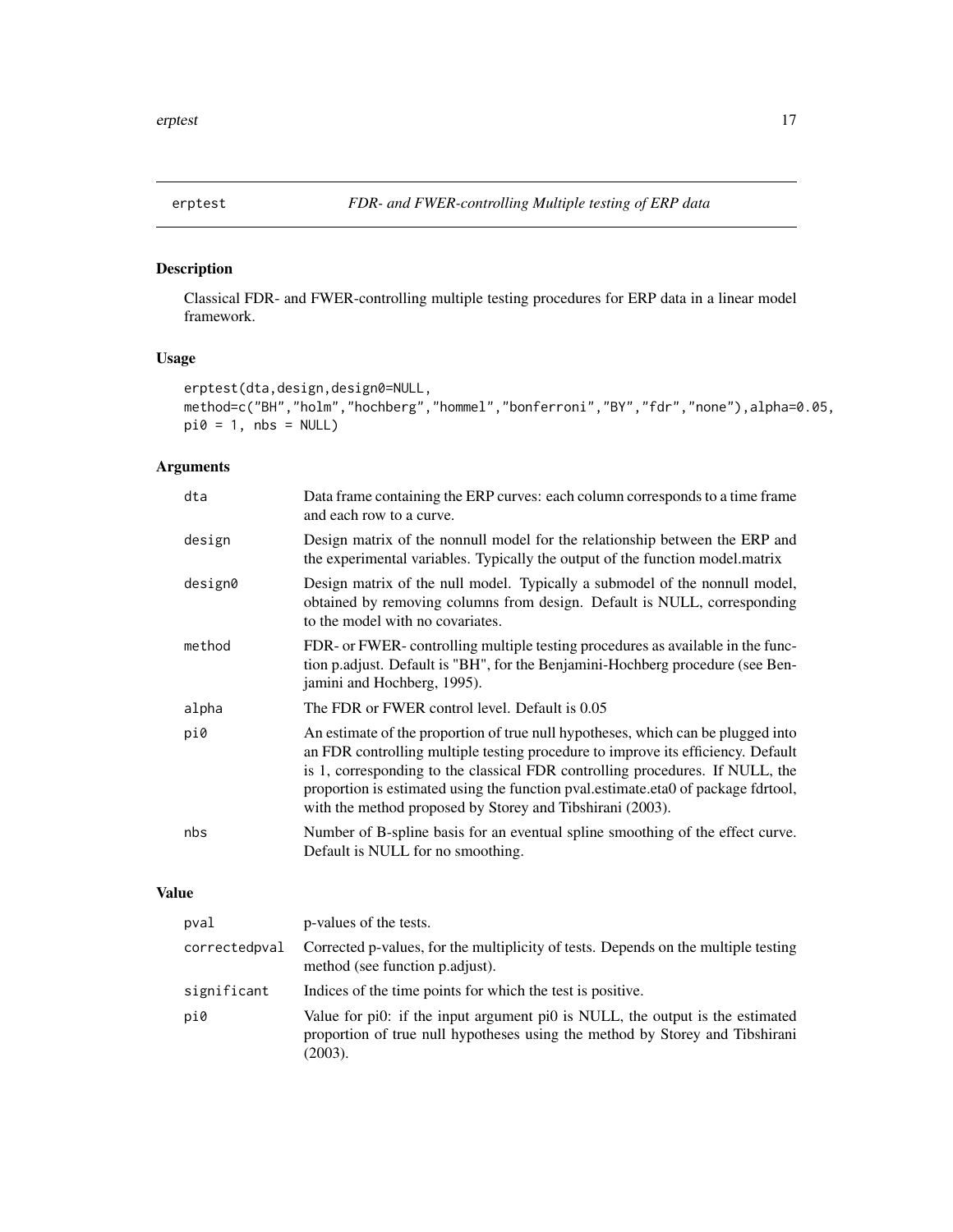<span id="page-17-0"></span>

| Pointwise F-statistics if $p>1$ , where p is the difference between the numbers<br>of parameters in the nonnull and null models. Otherwise, if $p=1$ , the function<br>returns pointwise t-statistics (signed square-roots of F-statistics). |
|----------------------------------------------------------------------------------------------------------------------------------------------------------------------------------------------------------------------------------------------|
| Residual degrees of freedom for the nonnull model.                                                                                                                                                                                           |
| Residual degrees of freedom for the null model.                                                                                                                                                                                              |
| Estimated signal: a p x T matrix, where p is the difference between the numbers<br>of parameters in the nonnull and null models and T the number of time points.                                                                             |
| T-vector of estimated residual standard deviations where T is the number of time<br>points.                                                                                                                                                  |
| R-squared values for each of the T linear models.                                                                                                                                                                                            |
| Standard deviations of the estimated signal: $a \, p \, x$ T matrix, where $p$ is the<br>difference between the numbers of parameters in the nonnull and null models<br>and T the number of time points.                                     |
| n x T matrix of residuals of the fit of the nonnull model.                                                                                                                                                                                   |
| Estimated regression coefficients: $a q x T$ matrix, where $q$ is the number of<br>parameters in the nonnull model and T the number of time points.                                                                                          |
|                                                                                                                                                                                                                                              |

#### Author(s)

David Causeur, IRMAR, UMR 6625 CNRS, Agrocampus Ouest, Rennes, France.

#### See Also

[erpavetest](#page-6-1), [erpfatest](#page-8-1), [gbtest](#page-18-1), [p.adjust](#page-0-0)

#### Examples

data(impulsivity)

```
# Paired t-tests for the comparison of the ERP curves in the two conditions,
# within experimental group High, at channel CPZ
```

```
erpdta.highCPZ = impulsivity[(impulsivity$Group=="High")&(impulsivity$Channel=="CPZ"),5:505]
   # ERP curves for subjects in group 'High'
covariates.highCPZ = impulsivity[(impulsivity$Group=="High")&(impulsivity$Channel=="CPZ"),1:4]
covariates.highCPZ = droplevels(covariates.highCPZ)
   # Experimental covariates for subjects in group 'High'
design = model.matrix(~C(Subject,sum)+Condition,data=covariates.highCPZ)
   # Design matrix to compare ERP curves in the two conditions
```

```
design0 = model.matrix(~C(Subject,sum),data=covariates.highCPZ)
```

```
# Design matrix for the null model (no condition effect)
```

```
tests = erptest(erpdta.highCPZ,design,design0)
```

```
time_pt = seq(0,1000,2) # sequence of time points (1 time point every 2ms in [0,1000])
nbs = 20 # Number of B-splines for the plot of the effect curve
effect=which(colnames(design)=="ConditionSuccess")
erpplot(erpdta.highCPZ,design=design,frames=time_pt,effect=effect,xlab="Time (ms)",
```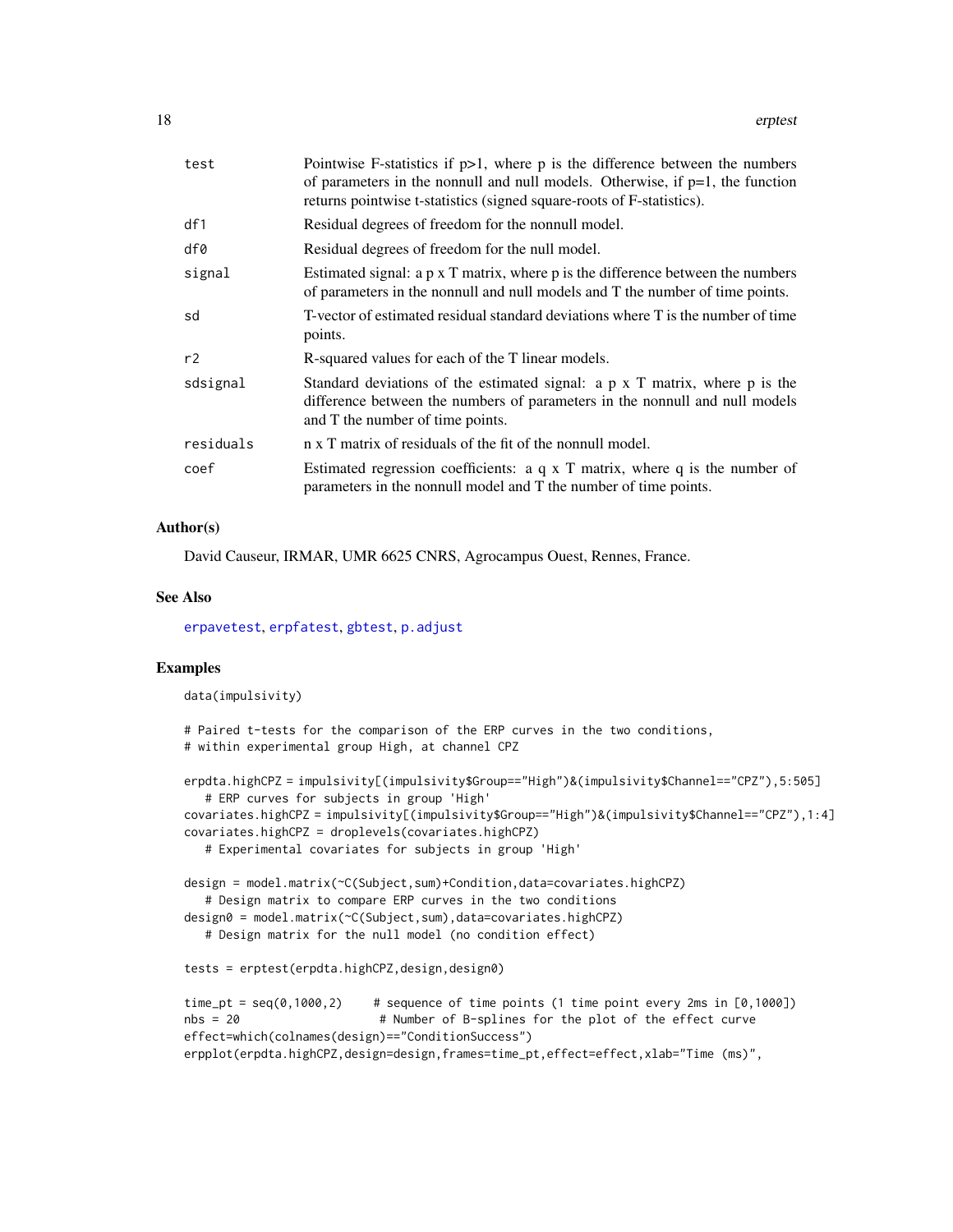```
ylab=expression(Effect~curve~(mu~V)),bty="l",ylim=c(-3,3),nbs=nbs,
        cex.axis=1.25,cex.lab=1.25,interval="simultaneous")
  # with interval="simultaneous", both the pointwise and the simultaneous confidence bands
   # are plotted
points(time_pt[tests$significant],rep(0,length(tests$significant)),pch=16,col="blue")
   # Identifies significant time points by blue dots
title("Success-Failure effect curve with 95 percent C.I.",cex.main=1.25)
mtext(paste("12 subjects - Group 'High' - ",nbs," B-splines",sep=""),cex=1.25)
```
<span id="page-18-1"></span>

| gbtest |      | The Guthrie-Buchwald procedure for significance analysis of ERP |  |  |  |
|--------|------|-----------------------------------------------------------------|--|--|--|
|        | data |                                                                 |  |  |  |

#### **Description**

Monte-Carlo implementation of the Guthrie-Buchwald procedure (see Guthrie and Buchwald, 1991) which accounts for the auto-correlation among test statistics to control erroneous detections of short intervals.

#### Usage

```
gbtest(dta, design, design0 = NULL, graphthresh = 0.05, nsamples = 1000)
```
#### Arguments

| dta         | Data frame containing the ERP curves: each column corresponds to a time frame<br>and each row to a curve.                                                                                   |
|-------------|---------------------------------------------------------------------------------------------------------------------------------------------------------------------------------------------|
| design      | Design matrix of the nonnull model for the relationship between the ERP and<br>the experimental variables. Typically the output of the function model. matrix                               |
| design0     | Design matrix of the null model. Typically a submodel of the nonnull model,<br>obtained by removing columns from design. Default is NULL, corresponding<br>to the model with no covariates. |
| graphthresh | Graphical threshold (see Guthrie and Buchwald, 1991). Default is 0.05. As the<br>FDR control level, the smaller is the graphical threshold, the more conservative<br>is the procedure.      |
| nsamples    | Number of samples in the Monte-Carlo method to estimate the residual covari-<br>ance. Default is 1000.                                                                                      |

#### Details

The Guthrie-Buchwald method starts from a preliminary estimation of r, the lag-1 autocorrelation, among test statistics. Then, the null distribution of the lengths of the intervals I alpha = t : pvalue t <= alpha , where alpha is the so-called graphical threshold parameter of the method, is obtained using simulations of p-values p t associated to auto-regressive t-test process of order 1 with mean 0 and auto-correlation r. Such an interval I\_alpha is declared significant if its length exceeds the (1 alpha)-quantile of the null distribution. Note that the former method is designed to control erroneous detections of short significant intervals but not to control any type-I error rate.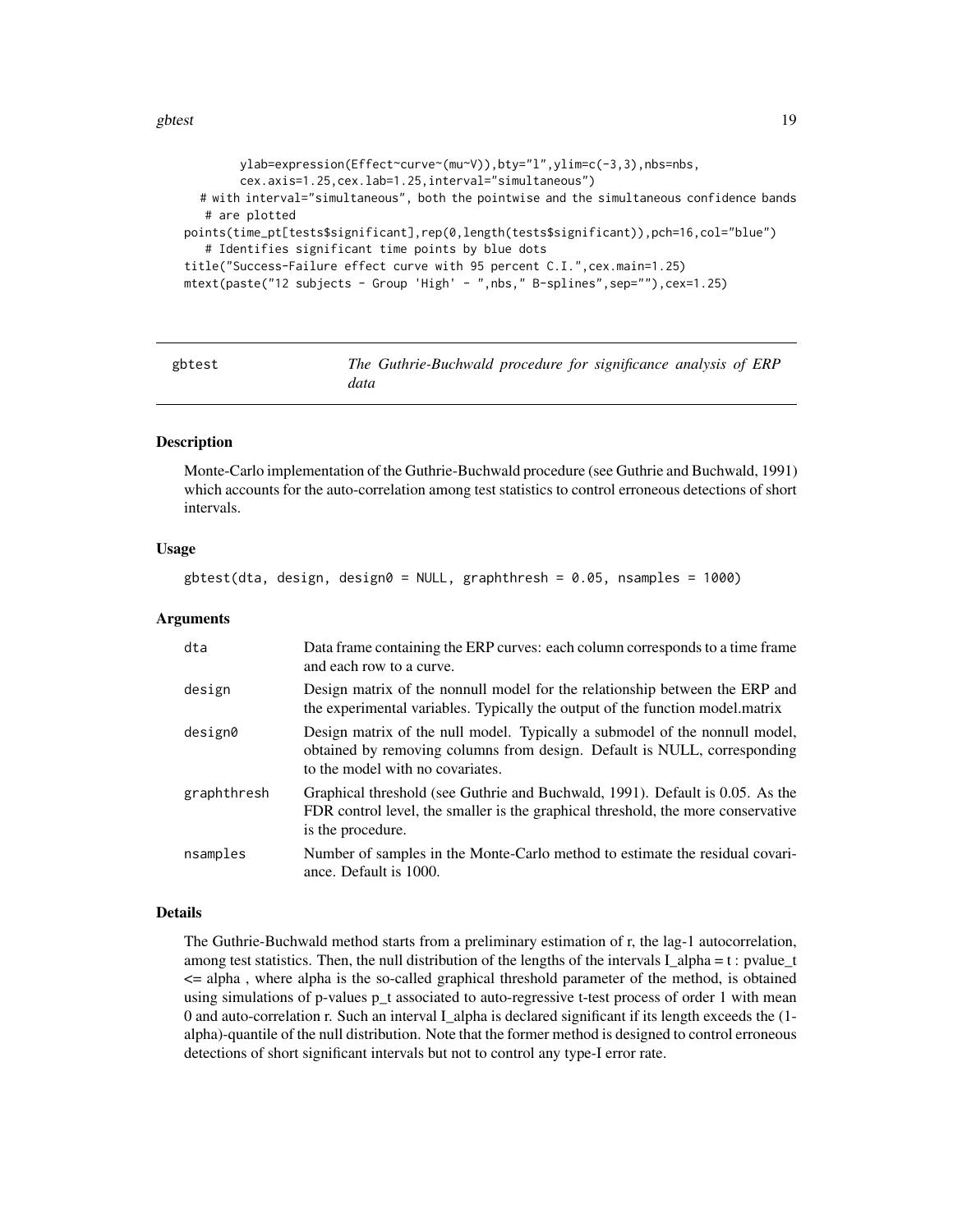#### <span id="page-19-0"></span>Value

| nbsignifintervals |                                                                                                                                                           |
|-------------------|-----------------------------------------------------------------------------------------------------------------------------------------------------------|
|                   | Number of significant intervals.                                                                                                                          |
| intervals         | List of length nbsignifintervals which components give the indices of each sig-<br>nificant intervals.                                                    |
| significant       | Indices of the time points for which the test is positive.                                                                                                |
| signal            | Estimated signal: a pxT matrix, where p is the difference between the numbers<br>of parameters in the nonnull and null models and T the number of frames. |
| rho               | Estimated lag-1 auto-correlation.                                                                                                                         |
| r2                | R-squared values for each of the T linear models.                                                                                                         |

#### Author(s)

David Causeur - david.causeur@agrocampus-ouest.fr and Mei-Chen Chu (National Cheng-Kung University, Tainan, Taiwan)

#### References

Guthrie, D. and Buchwald, J.S. (1991). Significance testing of difference potentials. Psychophysiology, 28, 240-244.

Sheu, C.-F., Perthame, E., Lee Y.-S. and Causeur, D. (2016). Accounting for time dependence in large-scale multiple testing of event-related potentials data. Annals of Applied Statistics. 10(1), 219-245.

#### See Also

[erpavetest](#page-6-1), [erpfatest](#page-8-1), [erptest](#page-16-1)

#### Examples

data(impulsivity)

# Paired t-tests for the comparison of the ERP curves in the two conditions, # within experimental group High, at channel CPZ

```
erpdta.highCPZ = impulsivity[(impulsivity$Group=="High")&(impulsivity$Channel=="CPZ"),5:505]
   # ERP curves for subjects in group 'High'
covariates.highCPZ = impulsivity[(impulsivity$Group=="High")&(impulsivity$Channel=="CPZ"),1:4]
covariates.highCPZ = droplevels(covariates.highCPZ)
   # Experimental covariates for subjects in group 'High'
```

```
design = model.matrix(~C(Subject,sum)+Condition,data=covariates.highCPZ)
   # Design matrix to compare ERP curves in the two conditions
design0 = model.matrix(~C(Subject,sum),data=covariates.highCPZ)
  # Design matrix for the null model (no condition effect)
```

```
tests = gbtest(erpdta.highCPZ,design,design0)
```

```
time_pt = seq(0,1000,2) # sequence of time points (1 time point every 2ms in [0,1000])
```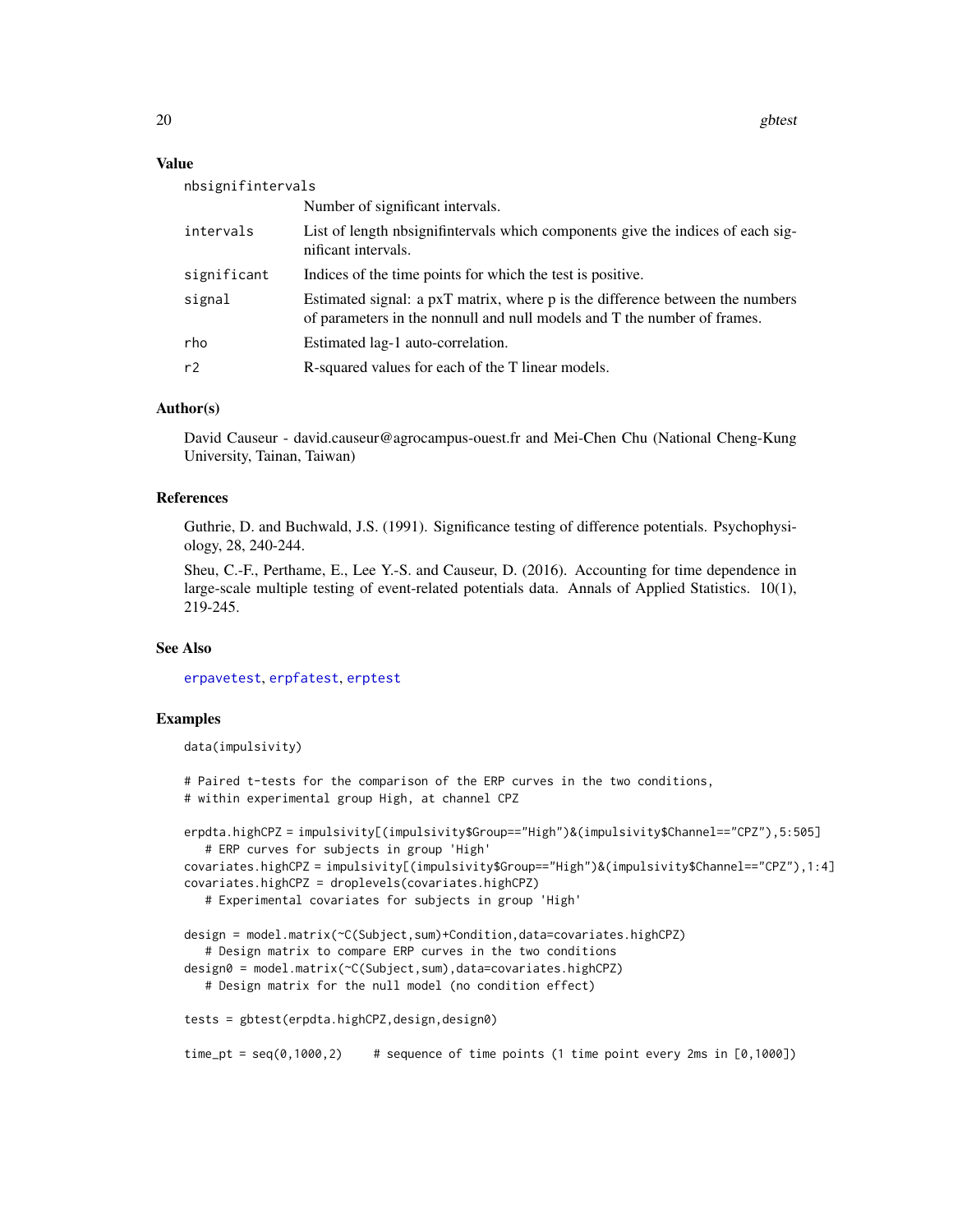```
nbs = 20 # Number of B-splines for the plot of the effect curve
effect=which(colnames(design)=="ConditionSuccess")
erpplot(erpdta.highCPZ,design=design,frames=time_pt,effect=effect,xlab="Time (ms)",
       ylab=expression(Effect~curve~(mu~V)),bty="l",ylim=c(-3,3),nbs=nbs,
       cex.axis=1.25,cex.lab=1.25,interval="simultaneous")
  # with interval="simultaneous", both the pointwise and the simultaneous confidence bands
  # are plotted
points(time_pt[tests$significant],rep(0,length(tests$significant)),pch=16,col="blue")
  # Identifies significant time points by blue dots
title("Success-Failure effect curve with 95 percent C.I.",cex.main=1.25)
mtext(paste("12 subjects - Group 'High' - ",nbs," B-splines",sep=""),cex=1.25)
```
<span id="page-20-1"></span>ifa *Inverse of a matrix based on its factor decomposition.*

#### **Description**

This function is not supposed to be called directly by users. It is needed in function emfa implementing an EM algorithm for a factor model.

#### Usage

ifa(Psi, B)

#### **Arguments**

| Psi | m-vector of specific variances, where m is the number of rows and columns of<br>the matrix. |
|-----|---------------------------------------------------------------------------------------------|
| B   | m x q matrix of loadings, where q is the number of factors                                  |

#### Details

If Sigma has the q-factor decomposition Sigma=diag(Psi)+BB', then Sigma^-1 has the corresponding q-factor decomposition Sigma^-1=diag(phi)(I-theta theta')diag(phi), where theta is a mxq matrix and phi the vector of inverse specific standard deviations.

#### Value

| iS    | m x m inverse of diag( $\text{Psi}$ )+BB'.                                     |
|-------|--------------------------------------------------------------------------------|
| iSB   | m x q matrix $(diag(Psi)+BB')^2-1B$ .                                          |
| Phi   | m-vector of inverse specific standard deviations.                              |
| Theta | mxq matrix of loadings for the inverse factor model (see the details Section). |

#### Author(s)

David Causeur, IRMAR, UMR 6625 CNRS, Agrocampus Ouest, Rennes, France.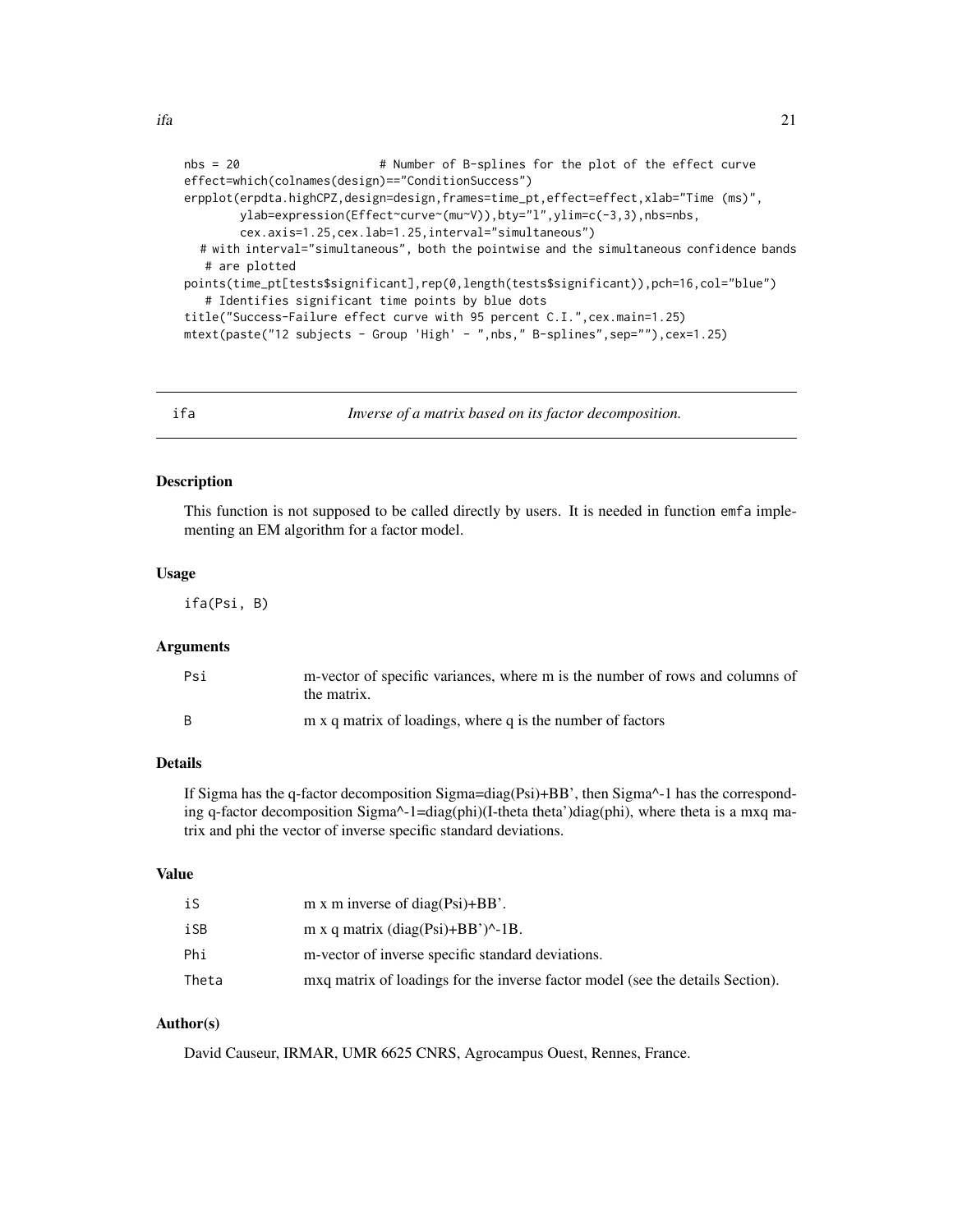#### <span id="page-21-0"></span>References

Woodbury, M.A. (1949) The Stability of Out-Input Matrices. Chicago, Ill., 5 pp

#### See Also

[emfa](#page-5-1), [isqrtfa](#page-22-1)

#### Examples

```
data(impulsivity)
erpdta = as.matrix(impulsivity[,5:505]) # erpdta contains the whole set of ERP curves
fa = emfa(erpdta,nbf=20) # 20-factor modelling of the ERP curves in erpdta
Sfa = diag(fa$Psi)+tcrossprod(fa$B) # Factorial estimation of the variance
iSfa = ifa(fa$Psi,fa$B)$iS # Matrix inversion
max(abs(crossprod(Sfa,iSfa)-diag(ncol(erpdta)))) # Checks that Sfa x iSfa = diag(ncol(erpdta))
```
impulsivity *Event-Related Potentials data from a study conducted by Shen et al. (2014) to investigate neural correlates of impulsive behavior.*

#### **Description**

In the study, adult males who scored at the top 25% and bottom 25% on a scale measuring trait impulsivity were recruited to participate in an ERP experiment. There were twelve subjects in each impulsivity trait group (high or low). Specifically, the influence of trait impulsivity in response inhibition was examined in a two-choice discrimination task using the stop-signal paradigm (Logan et al, 1984). Participants were asked to withhold their responses when a 'stop' signal appeared after the 'go' stimulus. ERP amplitudes from 32 scalp locations (channels) were recorded from 200 ms before signal onset till 1000 ms after with one reading per 2 ms. Two of the 32 channels were excluded in the analysis by the authors. The response inhibition is a within-subject factor with two levels (successful or failed).

#### Usage

```
data("impulsivity")
```
#### Format

A data frame with 144 observations on the following 505 variables. The first four variables are categorical: Channel with levels CPZ CZ FCZ giving the electrode position, Subject with levels S1 S2 ... to identify the subjects, Group with levels High Low for the membership to an impulsivity group and Condition with levels Failure Success for the response inhibition condition. The remaining 501 variables are the ERP values at time 0 (onset), 2ms, 4ms, ..., 1000ms.

#### Source

Shen, I., Lee, D., and Chen, C. (2014), The role of trait impulsivity in response inhibition: eventrelated potentials in a stop-signal task. International Journal of Psychophysiology, 91(2).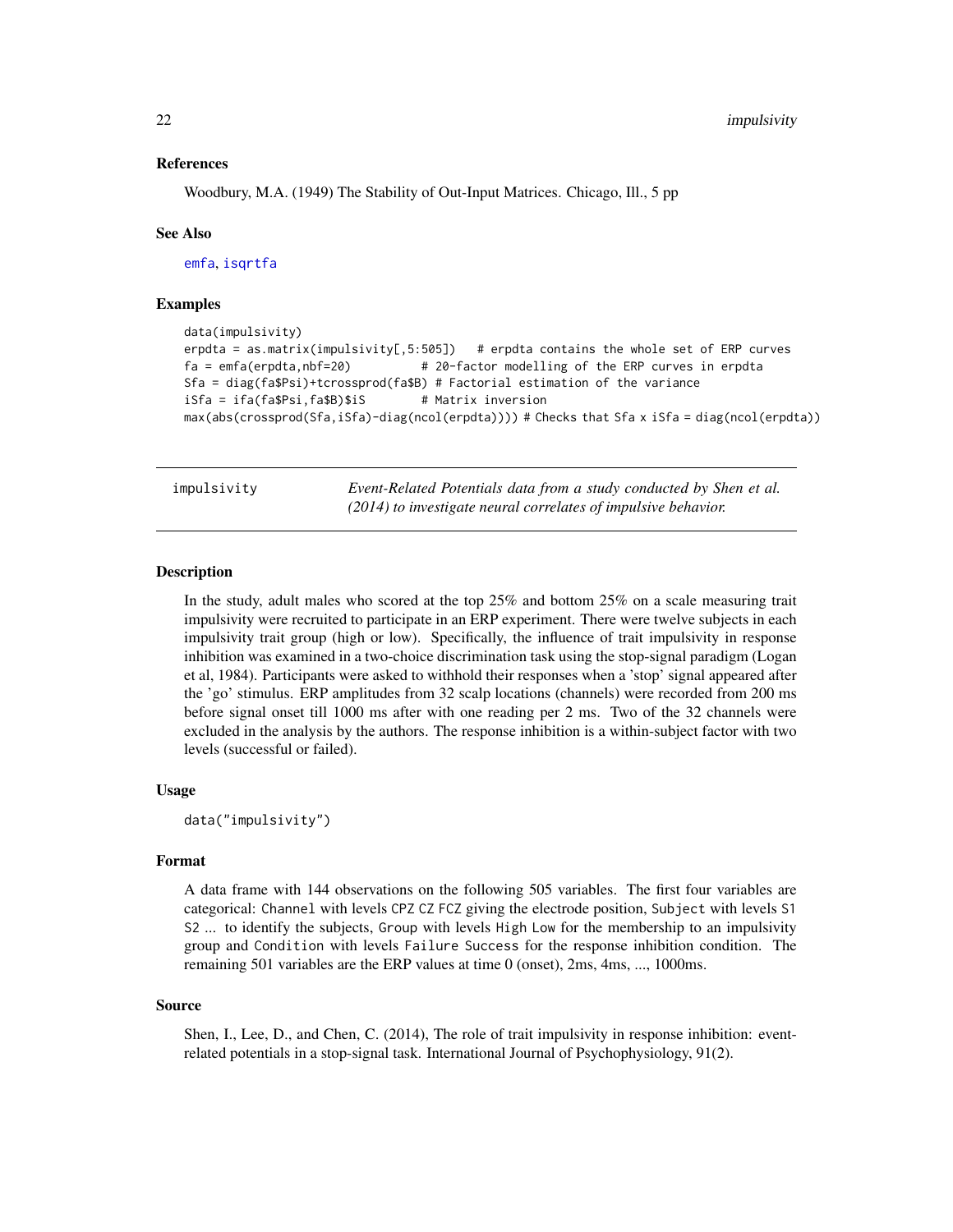#### <span id="page-22-0"></span>isqrtfa 23

#### References

Causeur, D., Sheu, C.-F., Perthame, E. and Rufini, F. (2018). A functional generalized F-test for signal detection with applications to event-related potentials significance analysis. Submitted.

Logan, G. D., Cowan, W., and Davis, K. (1984), On the ability to inhibit simple and choice reaction time responses: a model and a method. Journal of Experimental Psychology: Human Perception and Performance, 10(2), 276-291.

#### Examples

```
data(impulsivity)
```

```
head(impulsivity[,1:10]) # each row of impulsivity contains an ERP curve (from column 5 to 505)
                 # Column 1: electrode position (channel)
                 # Column 2: subject id
                 # Column 3: impulsivity group (High/Low)
                 # Column 4: response inhibition condition (Success/Failure)
time_pt = seq(0, 1000, 2) # sequence of time points (1 time point every 2ms in [0,1000])
erpdta = impulsivity[,5:505] # erpdta contains the ERP curves
T = length(time_pt) # number of time points
covariates = impulsivity[,1:4] \# contains the experimental covariates of interest
# Impulsivity ERP design
with(data=covariates,table(Channel,Condition,Group))
  # 48 ERP curves for each of the 3 channels
  # Within each channel, 12 ERP curves in each Condition x Group
  # Within each channel, 12 subjects in group High, 12 in group Low
```
<span id="page-22-1"></span>isqrtfa *Inverse square-root of a matrix based on its factor decomposition.*

#### Description

This function is not supposed to be called directly by users. It is needed in functions erpfatest and erpFtest implementing factor-adjusted testing methods.

#### Usage

isqrtfa(Psi, B)

#### Arguments

| Psi | m-vector of specific variances, where m is the number of rows and columns of<br>the matrix. |
|-----|---------------------------------------------------------------------------------------------|
| - B | mxq matrix of loadings, where q is the number of factors                                    |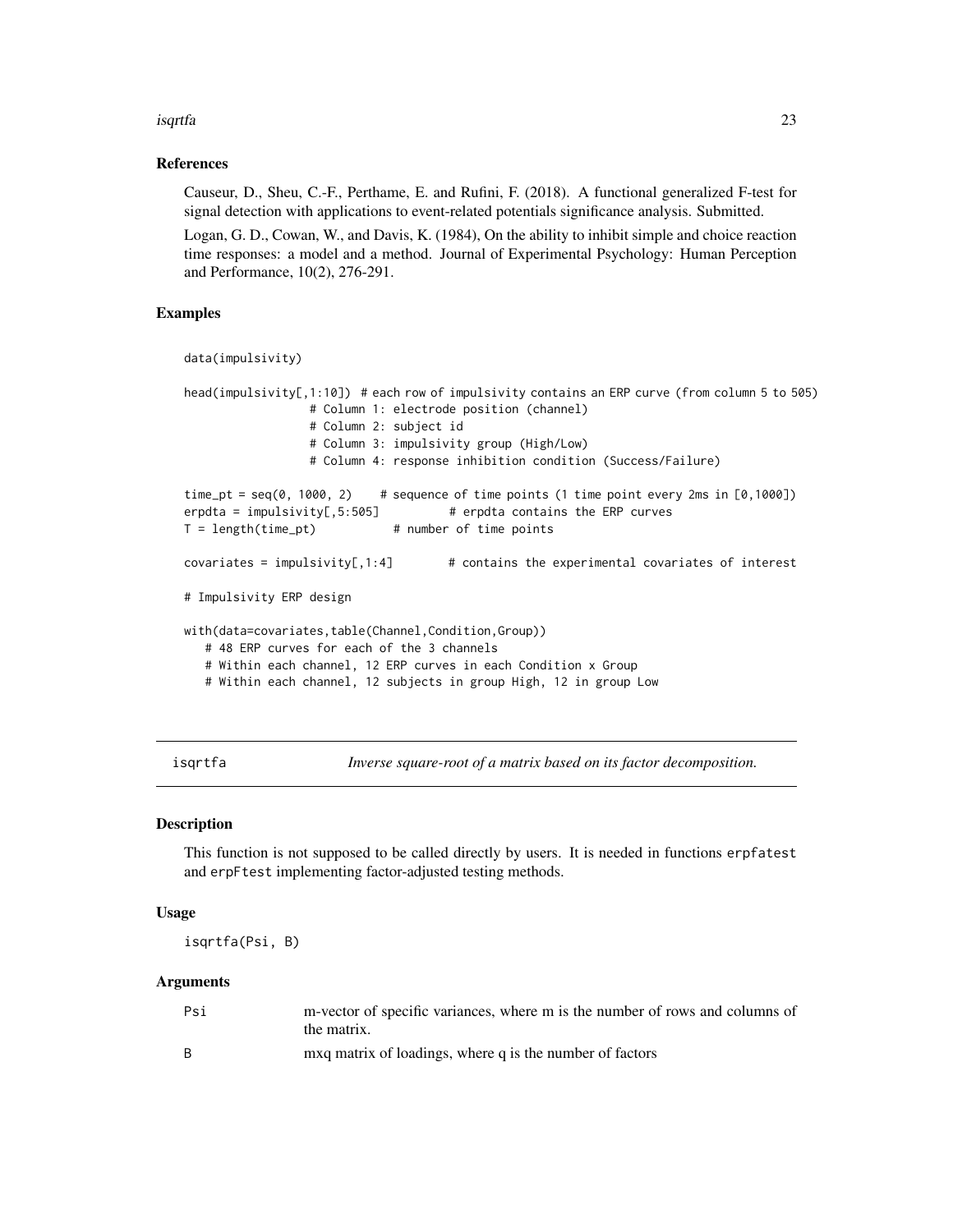#### <span id="page-23-0"></span>Details

If Sigma has the q-factor decomposition Sigma=diag(Psi)+BB', then the function returns a matrix Omega such that Sigma^-1 = Omega Omega'. Equivalently, Omega' Sigma Omega = I.

#### Value

The mxm matrix Omega (see the details Section).

#### Author(s)

David Causeur, IRMAR, UMR 6625 CNRS, Agrocampus Ouest, Rennes, France.

#### References

Woodbury, M.A. (1949) The Stability of Out-Input Matrices. Chicago, Ill., 5 pp

#### See Also

[emfa](#page-5-1), [ifa](#page-20-1)

#### Examples

```
data(impulsivity)
erpdta = as.matrix(impulsivity[,5:505]) # erpdta contains the whole set of ERP curves
fa = emfa(erpdta,nbf=20) # 20-factor modelling of the ERP curves in erpdta
Sfa = diag(fa$Psi)+tcrossprod(fa$B) # Factorial estimation of the variance
iSfa = ifa(fa$Psi,fa$B)$iS # Matrix inversion
isqrtSfa = isqrtfa(fa$Psi,fa$B) # Inverse square-root of Sfa
max(abs(tcrossprod(isqrtSfa)-iSfa)) # Checks that isqrtSfa x t(isqrtSfa) = iSfa
```

| nbfactors | Determination of the number of factors in high dimensional factor |  |  |  |  |
|-----------|-------------------------------------------------------------------|--|--|--|--|
|           | <i>models.</i>                                                    |  |  |  |  |

#### Description

This function is not supposed to be called directly by users. It implements the variance inflation method proposed by Friguet et al. (2009) to choose the number of factors in high dimensional factor models.

#### Usage

```
nbfactors(dta,maxnbfactors=15,diagnostic.plot=FALSE,min.err=0.001,verbose=FALSE,
svd.method=c("fast.svd","irlba"))
```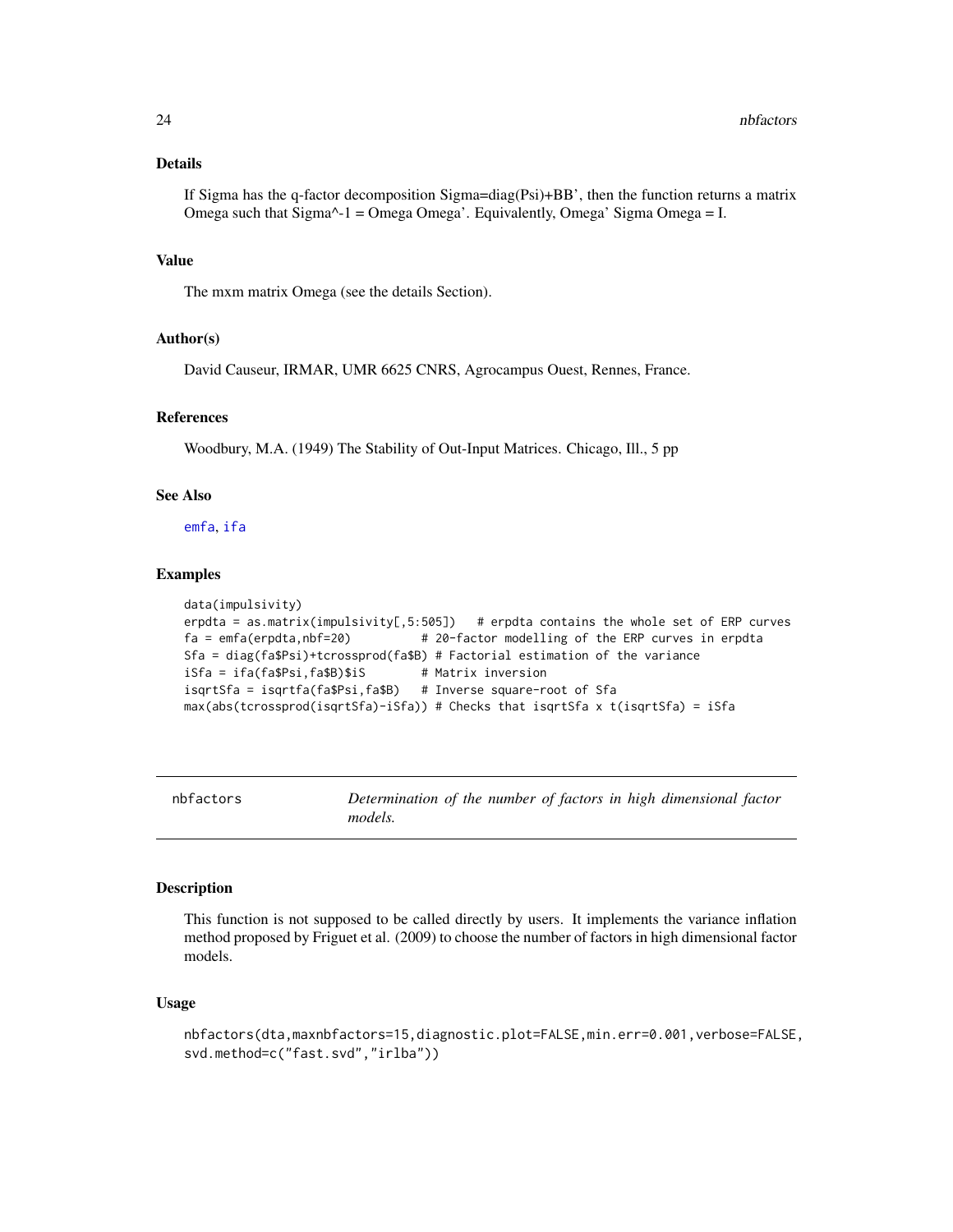#### <span id="page-24-0"></span>nbfactors 25

#### Arguments

| dta             | n x m scaled matrix which rows are multivariate m-profiles for n individuals. n<br>can be much smaller than m. Columns are all centered with standard deviations<br>1.                                                  |
|-----------------|-------------------------------------------------------------------------------------------------------------------------------------------------------------------------------------------------------------------------|
| maxnbfactors    | Maximum number of factors. It has to be a positive integer, smaller than the<br>rank of dta.                                                                                                                            |
| diagnostic.plot |                                                                                                                                                                                                                         |
|                 | Logical value. If TRUE, a plot dispalying the variance inflation curve is pro-<br>duced, with recommendations for the optimal number of factors.                                                                        |
| min.err         | stopping criterion for the iterative algorithm. Maximum difference between the<br>estimated parameters in the last two iterations.                                                                                      |
| verbose         | logical value. If verbose=TRUE, then some information is printed along the<br>calculation.                                                                                                                              |
| svd.method      | the EM algorithm starts from an SVD estimation of the factor model parameters.<br>The default option to implement this SVD is fast. svd. An alternative option is<br>an approximate but faster SVD by function in that. |

#### Details

It is highly recommended to run the function first with diagnostic.plot=TRUE and to choose the number of factors based on the plot that will be produced. Two recommendations are provided: a conservative one obtaned using a kind of elbow criterion, and a liberal one that minimizes the variance inflation curve.

#### Value

| sdt | Variance inflation values for a number of factors going from 0 to maxnb factors.                                     |
|-----|----------------------------------------------------------------------------------------------------------------------|
| nbf | Recommendation for an optimal number of factors (the more liberal, see the<br>details Section for more information). |
|     |                                                                                                                      |

#### Author(s)

David Causeur, IRMAR, UMR 6625 CNRS, Agrocampus Ouest, Rennes, France.

#### References

Friguet, C., Kloareg, M. and Causeur, D. (2009). A factor model approach to multiple testing under dependence. Journal of the American Statistical Association. 104 (488), 1406-1415.

#### See Also

[emfa](#page-5-1)

#### Examples

```
data(impulsivity)
erpdta = as.matrix(impulsivity[,5:505]) # erpdta contains the whole set of ERP curves
nbf = nbfactors(scale(erpdta),maxnbfactors=10,diagnostic.plot=TRUE)
```